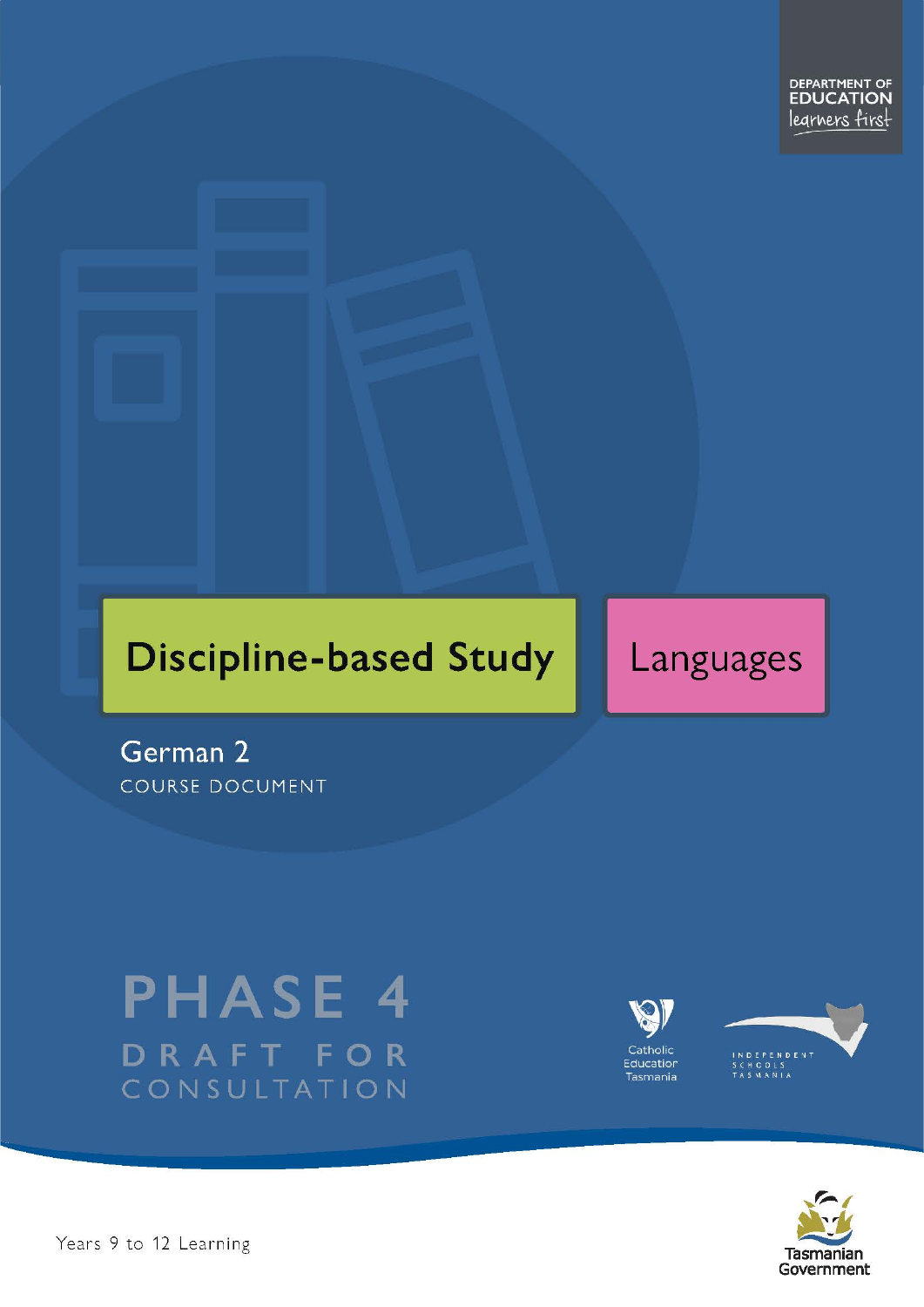# Table of Contents

Phase 4 Consultation Draft Published: August 2021

| $Stand arcs. 13$ |  |
|------------------|--|
|                  |  |
|                  |  |
|                  |  |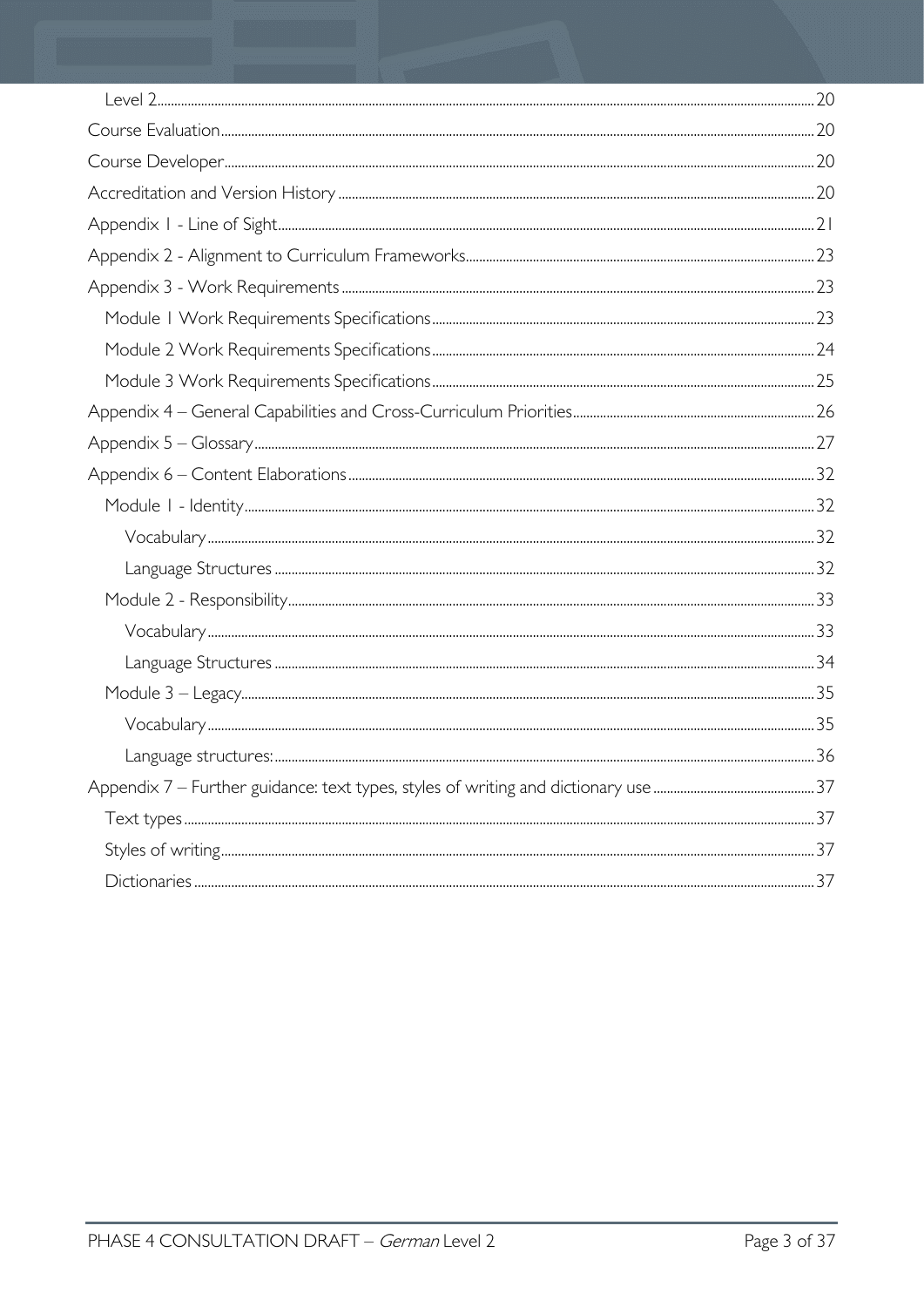# <span id="page-3-0"></span>German, 150 hours - Level 2

This course is the Level 2 component of the German suite.

# <span id="page-3-1"></span>Focus Area – Discipline-based Study

Courses aligned to the [Years 9 to 12 Curriculum Framework](https://publicdocumentcentre.education.tas.gov.au/library/Shared%20Documents/Education%209-12%20Frameworks%20A3%20WEB%20POSTER.pdf) belong to one of the five focus areas of Discipline-based Study, Transdisciplinary Projects, Professional Studies, Work-based Learning and Personal Futures.

German Level 2 is a Discipline-based Study course.

Discipline-based Study includes content, core concepts and big ideas; enabling deep knowledge and understanding of the content and the application of what is learned. Students consider accepted key disciplinary knowledge, apply distinctive ways of thinking and become increasingly independent learners. They use methodologies specific to the discipline to explore and strengthen their understanding of key concepts and develop deep knowledge, skills and understanding.

Discipline-based Study courses have three key features that guide teaching and learning:

- specialist knowledge
- theories and concepts and
- methodology and terminology.



In this course learners will do this by:

- using the three module concepts of Identity, Responsibility and Legacy to learn<sup>[1](#page-3-2)</sup> vocabulary and structures for reading, writing, speaking, viewing and listening to German language (specialist knowledge)
- applying grammar structures to convey meaning in spoken and written language (theories)
- exploring aspects of culture through the concepts for each module and reflecting on similarities and differences between their own and that of German-speaking countries and regions (concepts)
- building strategies for learning a language so that they become independent learners (methodology)
- using appropriate terms to discuss their own language and the German language (terminology).

<span id="page-3-2"></span><sup>&</sup>lt;sup>1</sup> Drawn from the Common Curriculum and Assessment Framework for Languages DRAFT June 2021.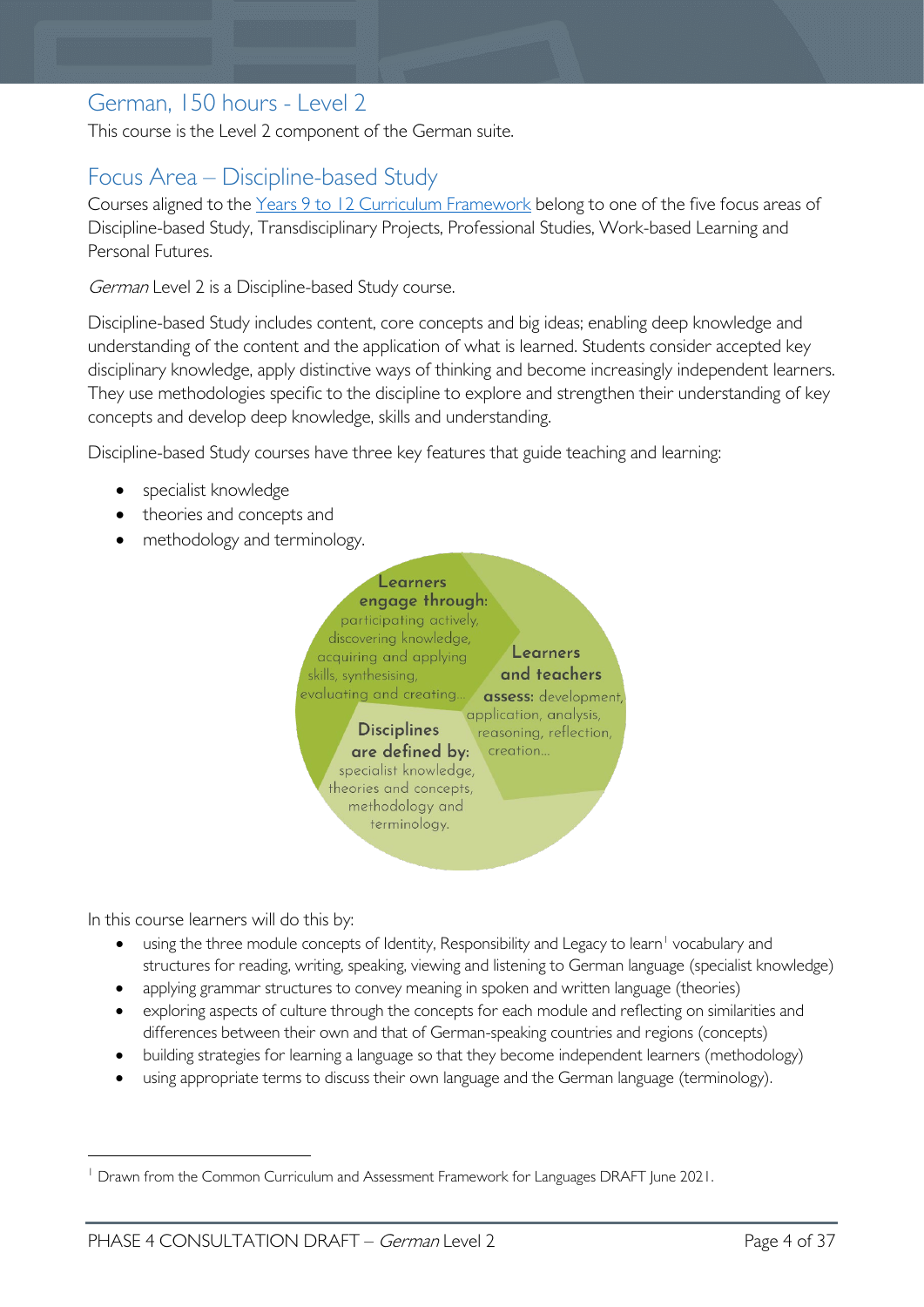# <span id="page-4-0"></span>Rationale

German Level 2 enables personal empowerment and intercultural understanding. It allows learners to develop the ability to communicate in an additional language and provides them with opportunities to reflect on their own first language, culture and heritage. Learning German extends Tasmanian students' intercultural competence and to develop knowledge, skills and understandings that will allow them to function successfully in the ever-changing world of the twenty-first century. The study of German promotes and contributes to a socially cohesive society that values, respects and appreciates different points of view. It encourages a better understanding and acceptance of cultural, social, linguistic and religious diversity in Tasmania, in the wider Australian community and globally.

The course provides access to *German* Level 3 and also gives students the opportunity to develop metacognitive and metalinguistic skills. German and English share many language roots, which can help Tasmanian students improve their literacy skills. Skills learned in German can also be transferred to all other languages offered as part of Years 9 to 12 Education.

Learners who can communicate in German and engage with German culture will also be able to contribute to Tasmanian society and the economy through such areas as the arts, business, foreign affairs, sector-specific European Union trade, education and technology in coming decades. German speakers form the second largest group of non-English background tourists to Tasmania, so a knowledge of German is particularly relevant to tourism and hospitality. These language skills will provide students with a range of opportunities for personal, vocational and professional growth<sup>2</sup>.

The purpose of Years 9 to 12 Education is to enable all students to achieve their potential through Years 9 to 12 and beyond in further study, training or employment.

Years 9 to 12 Education enables Personal Empowerment, Cultural Transmission, Preparation for Citizenship and Preparation for Work.

This course is built on the principles of Access, Agency, Excellence, Balance, Support and Achievement as part of a range of programs that enables students to access a diverse and flexible range of learning opportunities suited to their level of readiness, interests and aspirations.

# <span id="page-4-1"></span>Learning Outcomes

On successful completion of this course learners will be able to:

- 1. analyse and respond to spoken texts presented in basic German
- 2. communicate in basic spoken German to exchange information, opinions, ideas and experiences
- 3. analyse and respond to written texts presented in basic German
- 4. communicate in basic written German to express information, opinions, ideas and experiences
- 5. analyse and integrate information from spoken, visual and written sources to create mono- and multimodal responses in basic German and English that demonstrate intercultural understanding and an awareness of language as a system
- 6. use basic German language to engage with the concept of Identity, demonstrating selfmanagement skills and intercultural understanding
- 7. use basic German language to engage with the concept of Responsibility, demonstrating selfmanagement skills and intercultural understanding

<span id="page-4-2"></span><sup>&</sup>lt;sup>2</sup> Drawn in part from the rationale for the Common Curriculum and Assessment Framework for Languages DRAFT June 2021.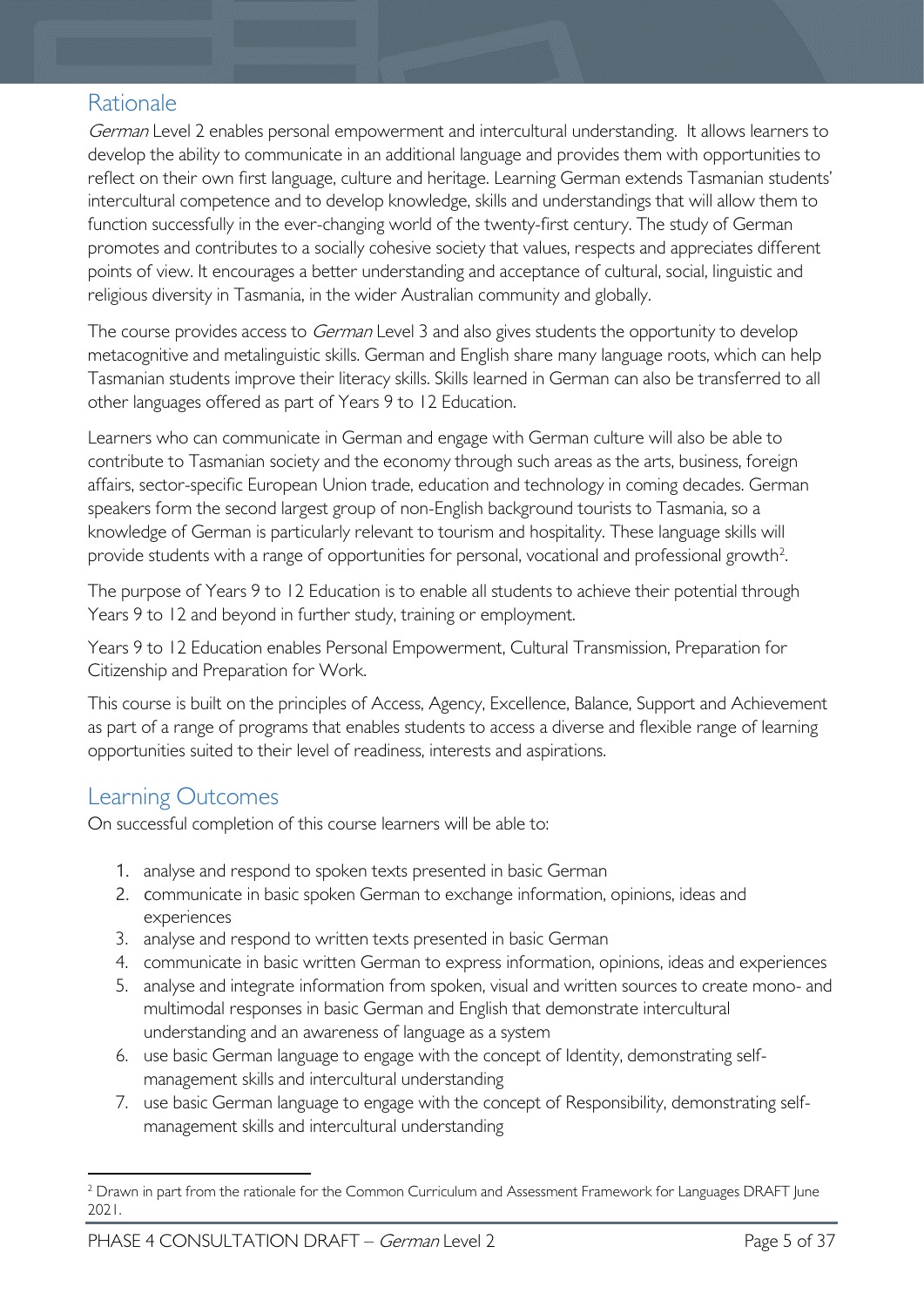8. use basic German language to engage with the concept of Legacy, demonstrating selfmanagement skills and intercultural understanding.

## <span id="page-5-0"></span>Integration of General Capabilities and Cross-Curriculum Priorities

The general capabilities addressed specifically in this course are:

- Critical and creative thinking  $\mathbb{C}$
- $\bullet$  Literacy  $\blacksquare$
- Intercultural understanding •
- Personal and social capability  $\ddot{\ddot{}}$

# <span id="page-5-1"></span>Course Description

German Level 2 enables students to communicate in basic German and develop an understanding of German language and culture. They will make comparisons between their own lives and those of German-speaking teenagers.

Students will learn to use basic vocabulary and structures to read, write, speak, view and listen to German. They will be able to talk about themselves, their family, friends, daily routine, school life, parttime employment, the media, travel, past experiences and their plans for the future. They will work individually, in pairs and small groups and will have the opportunity to investigate aspects of German culture.

Students will explore personal, community and global perspectives and build the skills to make social, cultural and economic contributions through their knowledge of the German language and interest in German-speaking communities.

### <span id="page-5-2"></span>Pathways

Pathways in: The German Level 2 course provides an entry point to learning German and also enables learning continuity for learners who have limited or inconsistent prior learning experiences from Australian Curriculum: German.

Pathways out: The German Level 2 course provides a pathway to the German Level 3 course.

## <span id="page-5-3"></span>Course Requirements

### <span id="page-5-4"></span>Access

No prior knowledge of German is required for participation in this course. Access to the course is restricted to learners for whom German is an additional language.

### <span id="page-5-5"></span>Resource requirements

There are no resource requirements for this course.

## <span id="page-5-6"></span>Course Structure and Delivery

### <span id="page-5-7"></span>Structure

This course consists of three 50-hour modules.

Module 1: Identity Module 2: Responsibility Module 3: Legacy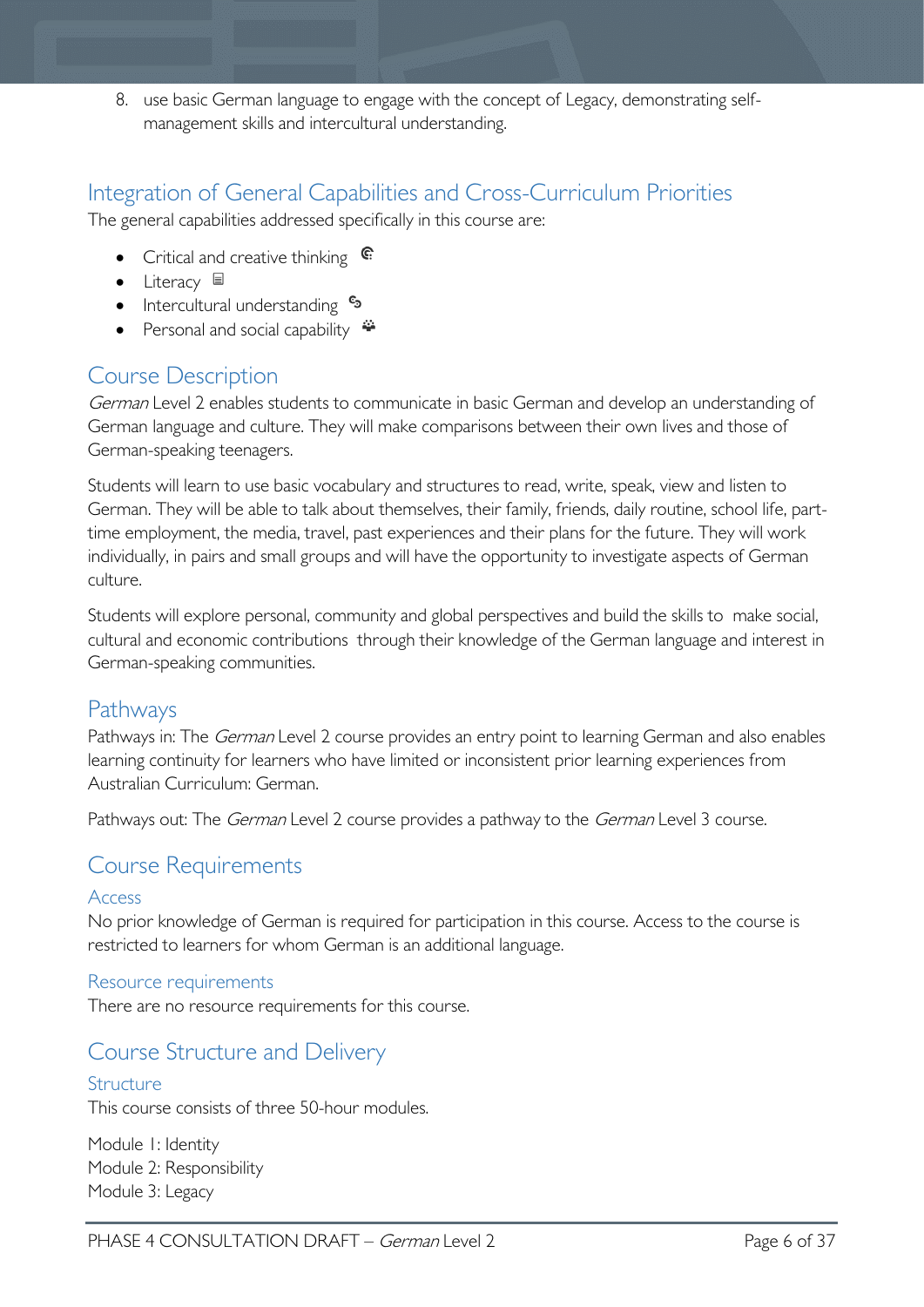### <span id="page-6-0"></span>**Delivery**

The three modules must be delivered in order (1, 2, 3)

### <span id="page-6-1"></span>Course Content

### <span id="page-6-2"></span>Module 1 - Identity

- Concept: Identity
- Topics: Self, Family relationships, Friendship
- Perspectives: Personal, Community, Global
- Content: refer to Appendix 6

### <span id="page-6-3"></span>Module 1 Learning Outcomes

The following Learning Outcomes are a focus of this module:

- 1. analyse and respond to spoken texts presented in basic German
- 2. communicate in basic spoken German to exchange information, opinions, ideas and experiences
- 3. analyse and respond to written texts presented in basic German
- 4. communicate in basic written German to express information, opinions, ideas and experiences
- 5. analyse and integrate information from spoken, visual and written sources to create mono- and multimodal responses in basic German and English that demonstrate intercultural understanding and an awareness of language as a system
- 6. use basic German language to engage with the concept of Identity, demonstrating selfmanagement skills and intercultural understanding

#### <span id="page-6-4"></span>Module 1 Content

Learners will work with vocabulary and structures that will allow them to explore topics related to their personal world, their family and friends, as well as exploring the personal world of their peers in German speaking communities. Learners will reflect on their own and others' cultural and linguistic Identity and interact with others and communicate about themselves in culturally and linguistically appropriate ways.

Learners will be able to demonstrate an understanding that:

- communication in an additional language requires the capacity to critically apply knowledge and skills in culturally, linguistically and ethically appropriate ways
- all languages have similarities and differences in the way they are structured
- culture plays an integral role when communicating in an additional language
- culturally appropriate titles, forms of address and the use of specific language show respect in interpersonal communications.

### Key knowledge:

Learners will be able to use:

- appropriate terms for family members
- adjectives for personal descriptions
- first, second and third person singular possessive constructions
- present tense of common verb constructions (common irregular constructions as vocabulary items as necessary)
- negative construction of common present tense forms
- formulaic expressions as vocabulary items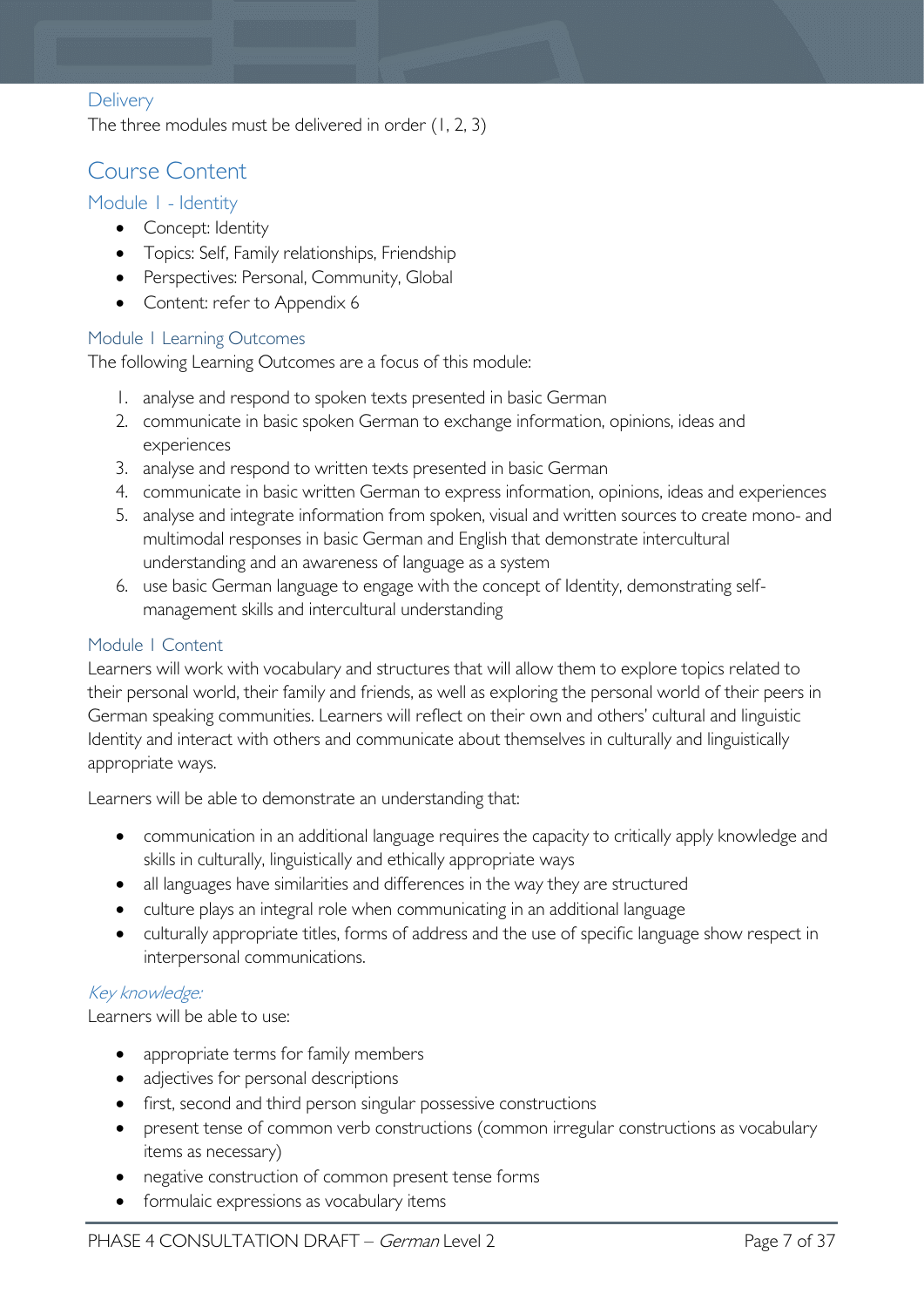• culturally relevant language and structures.

### Key skills:

Learners will be able to:

- describe themselves: name, age, where they live, describe personality, personal details etc
- use elements of the language to communicate with and about their friends
- inquire about such information
- analyse, understand and respond to such information
- explain information about their peers in German-speaking cultures, especially name, age, where they live, personality, appearance
- enquire about aspects of peers' personal lives, family and friends
- use elements of the language to demonstrate their understanding of the role of culture in shaping German language.

Learners will develop key knowledge, skills and understandings through using spoken, written and visual texts, role play and opportunities, where possible, to engage with other speakers of German, both in and outside the classroom.

### <span id="page-7-0"></span>Module 1 Work Requirements Summary

The work requirements of a course are processes, products or performances that provide a significant demonstration of achievement that is measurable against the course's standards. Work requirements need not be the sole form of assessment for a module.

This module includes one (1) set of short responses and one (1) extended response as work requirements.

See Appendix 3 for the full specifications of the Work Requirements of this course.

### <span id="page-7-1"></span>Module 1 Assessment

This module has a focus on criteria 1, 2, 3, 4, 5 and 6.

### <span id="page-7-2"></span>Module 2 - Responsibility

Module 2 assumes a knowledge of the language identified in Module 1.

- Concept: Responsibility
- Topics: Home Life and Daily Routine, Community, Education, Part-time Employment
- Perspectives: Personal, Community, Global
- Content: refer to Appendix 6

### <span id="page-7-3"></span>Module 2 Learning Outcomes

The following Learning Outcomes are a focus of this module:

- 1. analyse and respond to spoken texts presented in basic German
- 2. communicate in basic spoken German to exchange information, opinions, ideas and experiences
- 3. analyse and respond to written texts presented in basic German
- 4. communicate in basic written German to express information, opinions, ideas and experiences
- 5. analyse and integrate information from spoken, visual and written sources to create mono- and multimodal responses in basic German and English that demonstrate intercultural understanding and an awareness of language as a system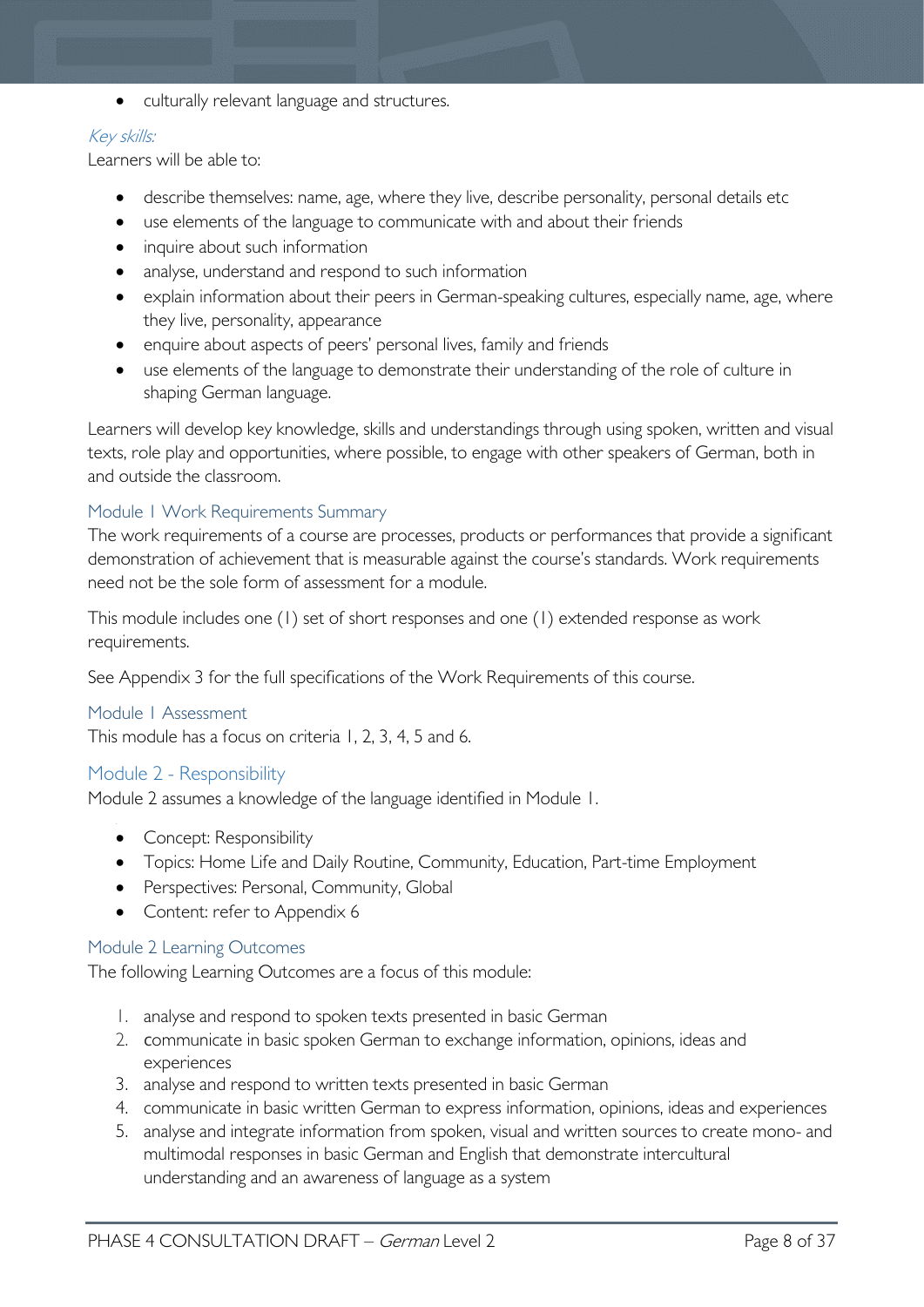7. use basic German language to engage with the concept of Responsibility, demonstrating selfmanagement skills and intercultural understanding

### <span id="page-8-0"></span>Module 2 Content

Learners will work with vocabulary and structures to explore topics related to their roles and obligations in daily life and as members of the family unit as well as their roles and responsibilities within the wider community. This includes the learner's role at school, in community groups and in part-time employment. Learners will explore opportunities for education and part-time employment for their peers in German-speaking countries and communities, compare and contrast experiences in culturally appropriate ways and reflect on their own and others' opportunities and responsibilities.

Learners will be able to demonstrate an understanding that:

- communication in an additional language requires the capacity to apply knowledge and skills in culturally, linguistically and ethically appropriate ways
- all languages have similarities and differences in the way they are structured
- culture plays a significant role when communicating in an additional language
- family, community and school roles and expectations in their own and others' cultures may vary
- cultural influences shape the value placed on education in different communities and cultures
- the nature, expectations and obligations of part-time employment for young people in Australia and for their peers in German-speaking countries and communities may vary significantly.

### Key knowledge:

Learners will be able to use:

- vocabulary for family activities, including daily routine, roles and responsibilities
- vocabulary and phrases to talk about the local community
- vocabulary and phrases to talk about school and learning
- vocabulary and phrases to talk about part-time employment
- comparative structures
- present tense of common verb constructions (additional common irregular constructions as vocabulary items as necessary)
- formulaic expressions as vocabulary items.

### Key skills:

Learners will be able to:

- describe duties within the family
- describe routine considerations of daily life, including food and weather
- describe their physical community and their engagement in the community
- explain responsibilities at school, attitudes to aspects of education and learning etc
- describe and use language about part-time employment
- enquire about such information
- enquire about and share information about their peers in German-speaking communities, especially duties and roles within the family, education, the community and part-time employment
- analyse and respond to information about family, daily life, education and part-time employment.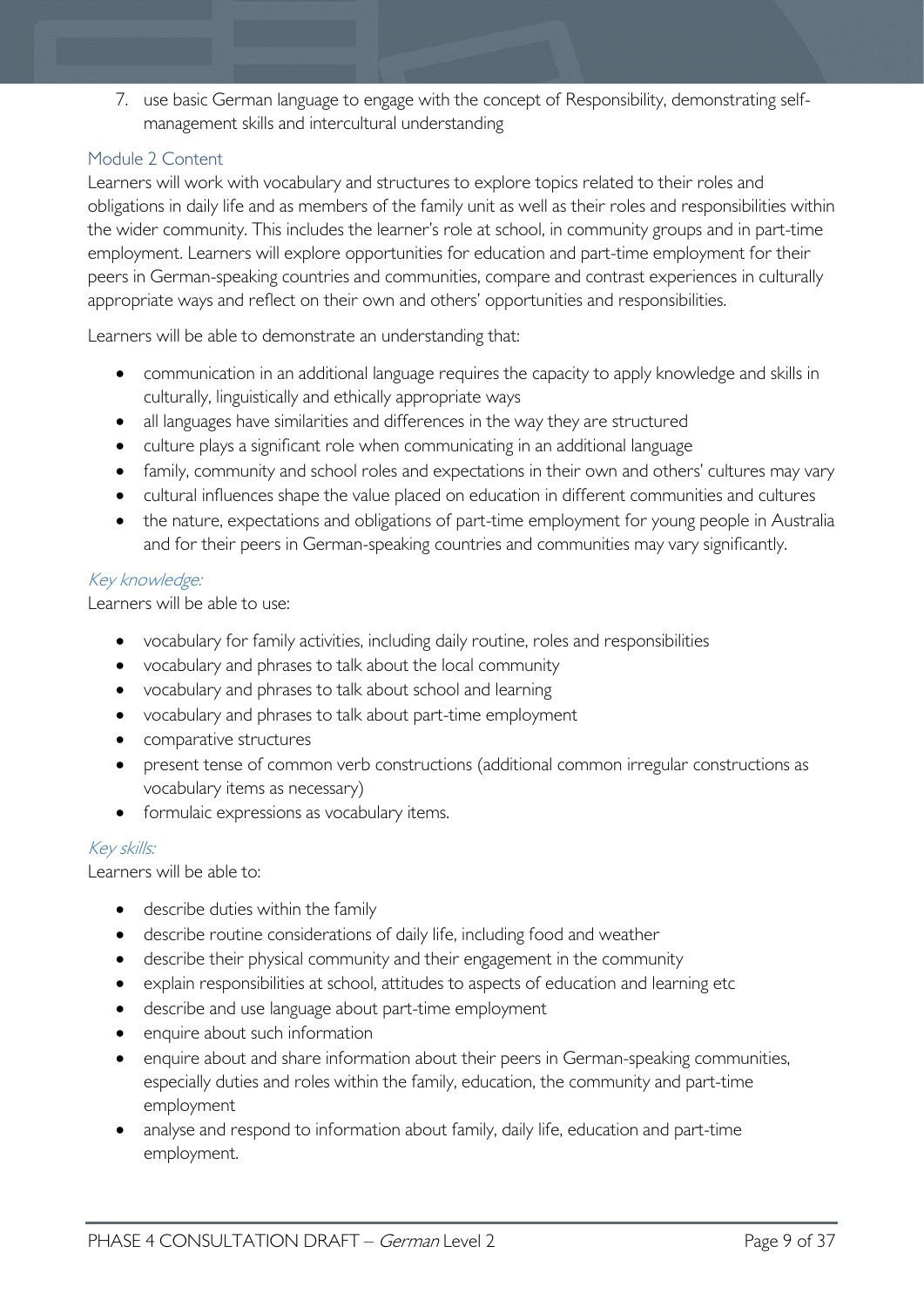Learners will develop key knowledge, skills and understandings through using spoken, written and visual texts, role play and opportunities, where possible, to engage with other speakers of German, both in and outside the classroom.

### <span id="page-9-0"></span>Module 2 Work Requirements Summary

The work requirements of a course are processes, products or performances that provide a significant demonstration of achievement that is measurable against the course's standards. Work requirements need not be the sole form of assessment for a module.

This module includes one (1) set of short responses and two (2) extended responses as work requirements.

See Appendix 3 for the full specifications of the work requirements of this course.

#### <span id="page-9-1"></span>Module 2 Assessment

This module has a focus on criteria 1, 2, 3, 4, 5 and 7.

### <span id="page-9-2"></span>Module 3 - Legacy

Module 3 assumes a knowledge of the language identified in Modules 1 and 2.

- Concept: Legacy
- Topics: Leisure time, the arts, entertainment, media, sport and travel
- Perspectives: Personal, Community, Global
- Content: refer to Appendix 6

#### <span id="page-9-3"></span>Module 3 Learning Outcomes

The following Learning Outcomes are a focus of this module:

- 1. analyse and respond to spoken texts presented in basic German
- 2. communicate in basic spoken German to exchange information, opinions, ideas and experiences
- 3. analyse and respond to written texts presented in basic German
- 4. communicate in basic written German to express information, opinions, ideas and experiences
- 5. analyse and integrate information from spoken, visual and written sources to create mono- and multimodal responses in basic German and English that demonstrate intercultural understanding and an awareness of language as a system
- 8. use basic German language to engage with the concept of Legacy, demonstrating ethical understanding, self-management skills and an awareness of metacognitive skills

### <span id="page-9-4"></span>Module 3 Content

Learners will work with vocabulary and structures that will allow them to explore topics related to past and future personal experiences and public events. Learners will also develop the knowledge and skills to explain their involvement with, and opinions of, the arts, entertainment, media, sport and travel and have the opportunity to reflect on the role of culture in the development and appreciation of these aspects of daily life.

Learners will be able to demonstrate an understanding that:

- communication in an additional language requires the capacity to apply knowledge and skills in culturally, linguistically and ethically appropriate ways
- languages have similarities and differences in the way they are structured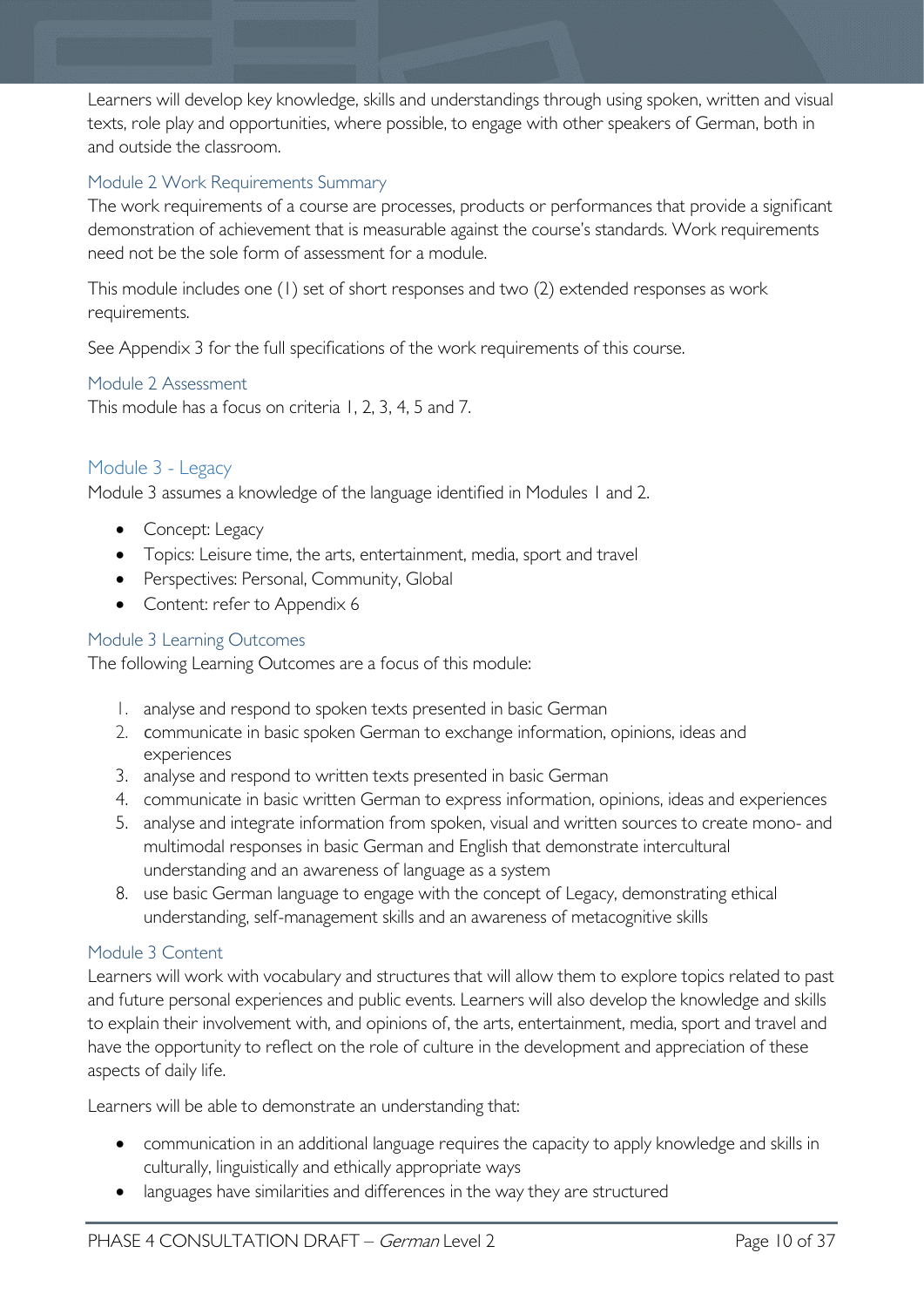- culture plays an integral part when communicating in an additional language
- different languages and cultures express the notion of time and ordering of events in different ways
- languages have formal mechanisms for seeking and conveying opinions
- the role and nature of leisure varies across cultures
- culture influences the arts, entertainment and media and shapes the role that they play in young people's lives
- attitudes to travel and the benefits that young people may glean from travelling vary from one culture and language group to the next.

#### Key knowledge:

Learners will be able to use:

- structures to talk about themselves and other people, places and events in the past
- structures to talk about themselves and other people, places and events in the future
- structures to enquire about and express opinions
- structures to make comparisons
- structures to facilitate the formation of complex sentences (e.g. conjunctions)
- formulaic expressions as vocabulary items.

#### Key skills:

Learners will be able to:

- discuss leisure time activities such as sports and hobbies, options, commitments, conditions, comparisons etc
- enquire about others' leisure time activities
- convey information about travel and transport and make plans for travelling
- discuss entertainment, media and the arts, expressing likes/dislikes, preferences and opinions
- enquire about others' views of entertainment, media and the arts
- enquire about and share information about leisure time, entertainment, travel and transport for their peers in German-speaking communities
- analyse and respond to information about leisure time activities, entertainment, media and the arts, sports and hobbies, travel and transport.

Learners will develop key knowledge, skills and understandings through using spoken, written and visual texts, role play and opportunities, where possible, to engage with other speakers of German, both in and outside the classroom.

#### <span id="page-10-0"></span>Module 3 Work Requirements Summary

The work requirements of a course are processes, products or performances that provide a significant demonstration of achievement that is measurable against the course's standards. Work requirements need not be the sole form of assessment for a module.

This module includes one (1) folio work requirement.

See Appendix 3 for the full specifications of the work requirements of this course.

#### <span id="page-10-1"></span>Module 3 Assessment

This module has a focus on criteria 1,2, 3, 4, 5 and 8.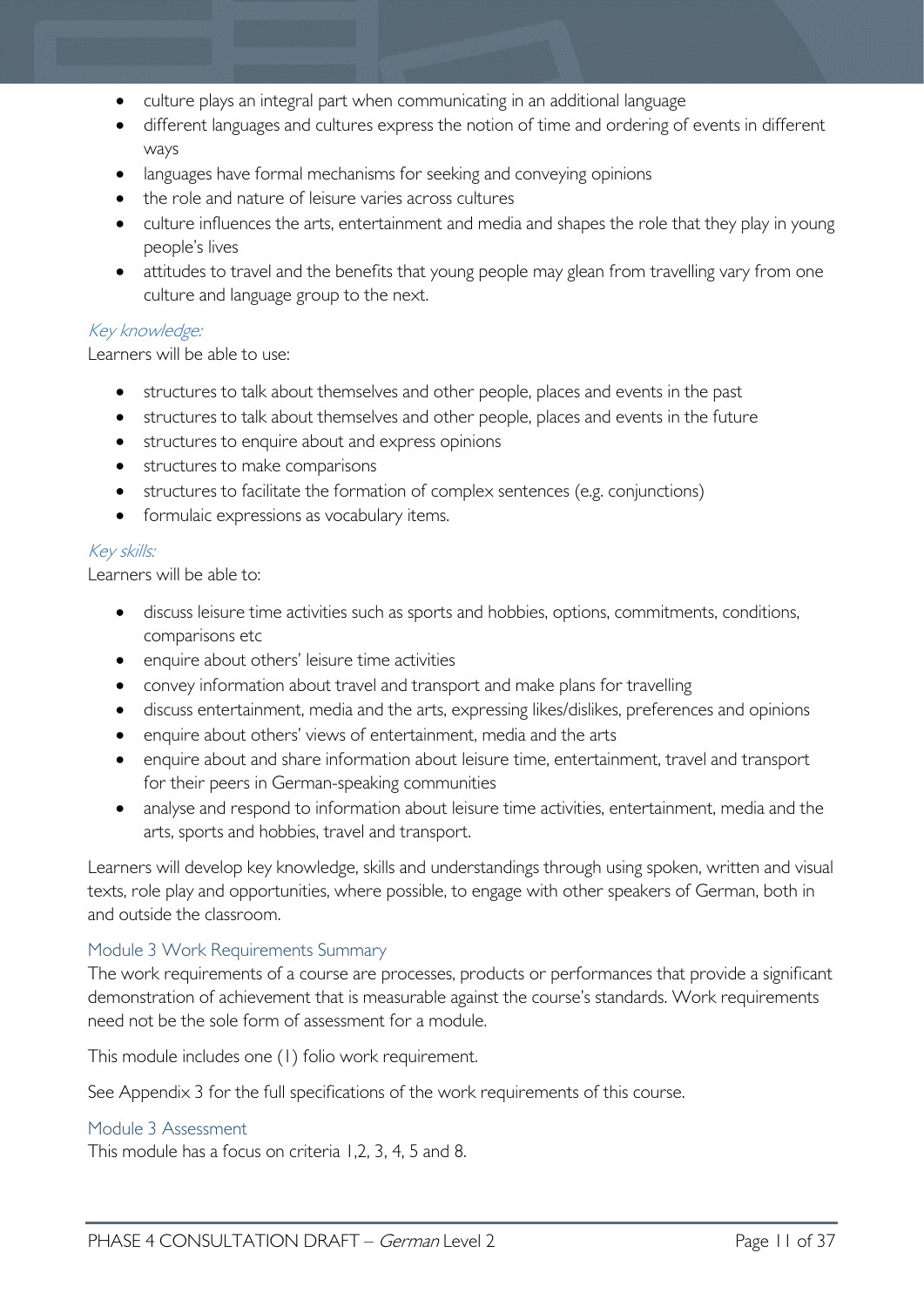### <span id="page-11-0"></span>Assessment

Criterion-based assessment is a form of outcomes assessment that identifies the extent of learner achievement at an appropriate end-point of study. Although assessment – as part of the learning program – is continuous, much of it is formative, and is done to help learners identify what they need to do to attain the maximum benefit from their study of the course. Therefore, assessment for summative reporting to TASC will focus on what both teacher and learner understand to reflect endpoint achievement.

The standard of achievement each learner attains on each criterion is recorded as a rating 'A', 'B', or 'C', according to the outcomes specified in the standards section of the course.

A 't' notation must be used where a learner demonstrates any achievement against a criterion less than the standard specified for the 'C' rating.

A 'z' notation is to be used where a learner provides no evidence of achievement at all.

Internal assessment of all criteria will be made by the provider. Providers will report the learner's rating for each criterion to TASC.

<span id="page-11-1"></span>**Criteria** 

|                | Module I | Module 2                                                                   | Module 3 |
|----------------|----------|----------------------------------------------------------------------------|----------|
| Criteria Focus |          | $\vert$ 1, 2, 3, 4, 5, 6 $\vert$ 1, 2, 3, 4, 5, 7 $\vert$ 1, 2, 3, 4, 5, 8 |          |

The assessment for *German* Level 2 will be based on the degree to which the learner can:

- 1. analyse and respond to basic spoken German
- 2. communicate in basic spoken German
- 3. analyse and respond to basic written German
- 4. communicate in basic written German
- 5. analyse and integrate information in basic German from multiple sources to create written responses
- 6. use basic German to engage with the concept of Identity
- 7. use basic German to engage with the concept of Responsibility
- 8. use basic German to engage with the concept of Legacy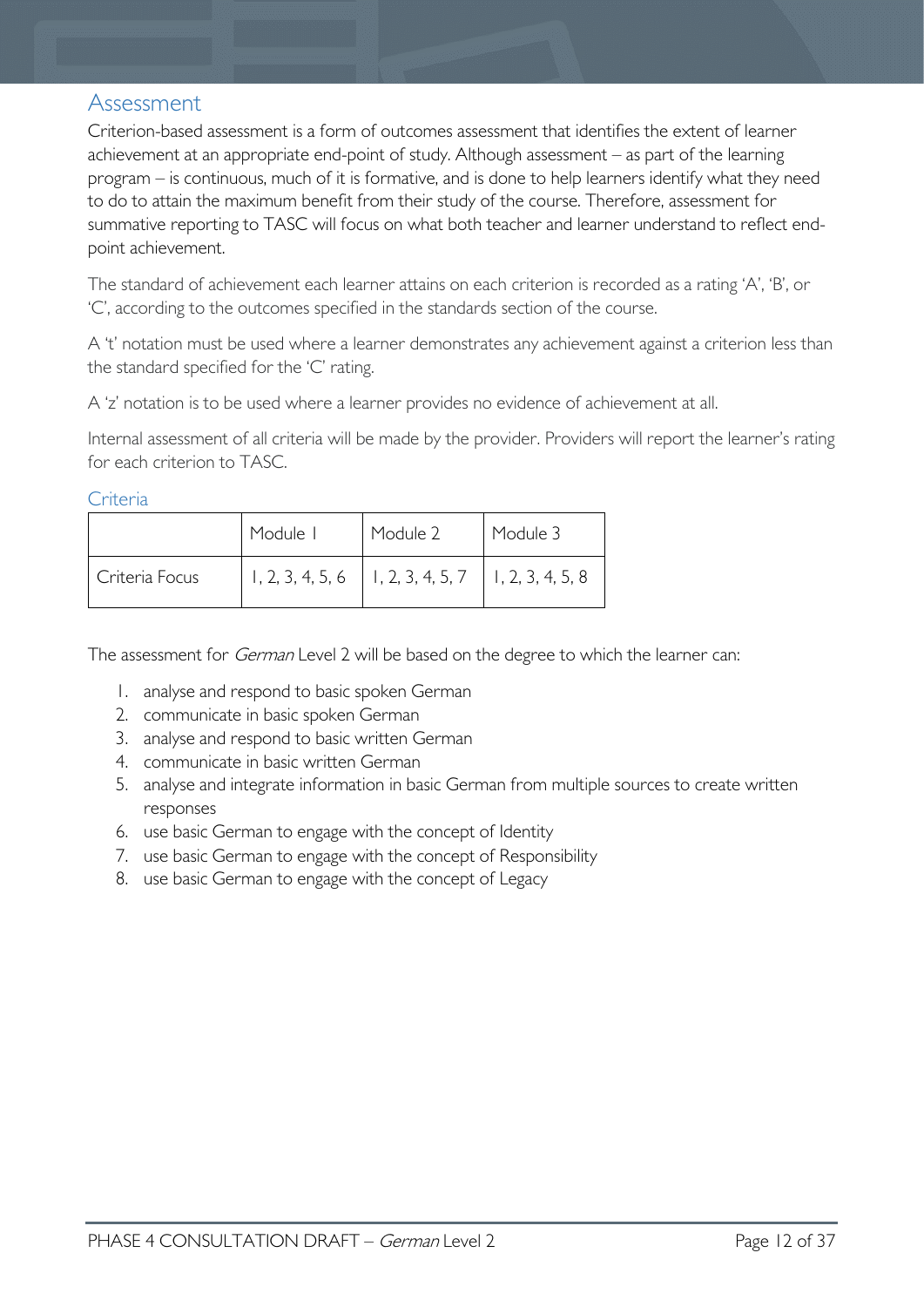### <span id="page-12-0"></span>**Standards**

Criterion 1: analyse and respond to basic spoken German

Based on the language and structures in this Level 2 course, the learner listens to basic spoken German and:

| Standard Element           | Rating C                                                                                                                                                 | Rating B                                                                                                                              | Rating A                                                                                                                                                       |
|----------------------------|----------------------------------------------------------------------------------------------------------------------------------------------------------|---------------------------------------------------------------------------------------------------------------------------------------|----------------------------------------------------------------------------------------------------------------------------------------------------------------|
| $EI - general$ ideas       | identifies, analyses and<br>responds to a limited<br>range of general ideas on<br>a limited range of familiar<br>topics in spoken<br>German <sup>†</sup> | identifies, analyses and<br>responds to a range of<br>general ideas on a range<br>of familiar topics in<br>spoken German <sup>t</sup> | consistently and<br>accurately identifies,<br>analyses and responds to<br>general ideas on a wide<br>range of familiar topics in<br>spoken German <sup>t</sup> |
| $E2$ – specific<br>details | identifies, analyses and<br>responds to limited<br>specific details expressed<br>in spoken German <sup>t</sup>                                           | identifies, analyses and<br>responds to specific<br>details expressed in<br>spoken German <sup>t</sup>                                | identifies, analyses and<br>responds to a wide range<br>of specific details<br>expressed in spoken<br>German <sup>t</sup>                                      |

† Spoken German may include, but is not limited to: single speakers, conversations, computer-generated voice, recordings, live production.

#### Criterion 2: communicate in basic spoken German

Based on the language and structures in this Level 2 course, the learner communicates in basic spoken German and:

| <b>Standard Element</b>                                           | Rating C                                                                                                                   | <b>Rating B</b>                                                                                           | Rating A                                                                                                                 |
|-------------------------------------------------------------------|----------------------------------------------------------------------------------------------------------------------------|-----------------------------------------------------------------------------------------------------------|--------------------------------------------------------------------------------------------------------------------------|
| $ E $ – range and<br>relevance of<br>vocabulary and<br>structures | uses a limited range of<br>vocabulary and repeats<br>simple structures in<br>speaking about familiar<br>topics             | uses a range of<br>vocabulary and a range<br>of simple structures in<br>speaking about familiar<br>topics | uses a wide range of<br>relevant vocabulary and<br>simple and complex<br>structures in speaking<br>about familiar topics |
| $E2$ – accuracy of<br>structures                                  | uses a range of<br>structures with frequent<br>errors and makes<br>frequent errors if using<br>more complex<br>structures. | uses a range of<br>structures with some<br>errors in more complex<br>structures.                          | uses a range of<br>structures with few<br>errors and makes<br>occasional errors in<br>more complex<br>structures         |
| $E3$ – delivery                                                   | demonstrates accurate<br>delivery of a limited<br>range of language <sup>†</sup>                                           | demonstrates clear and<br>accurate delivery of a<br>range of language <sup>†</sup>                        | demonstrates clear and<br>accurate delivery of a<br>wide range of language <sup>†</sup>                                  |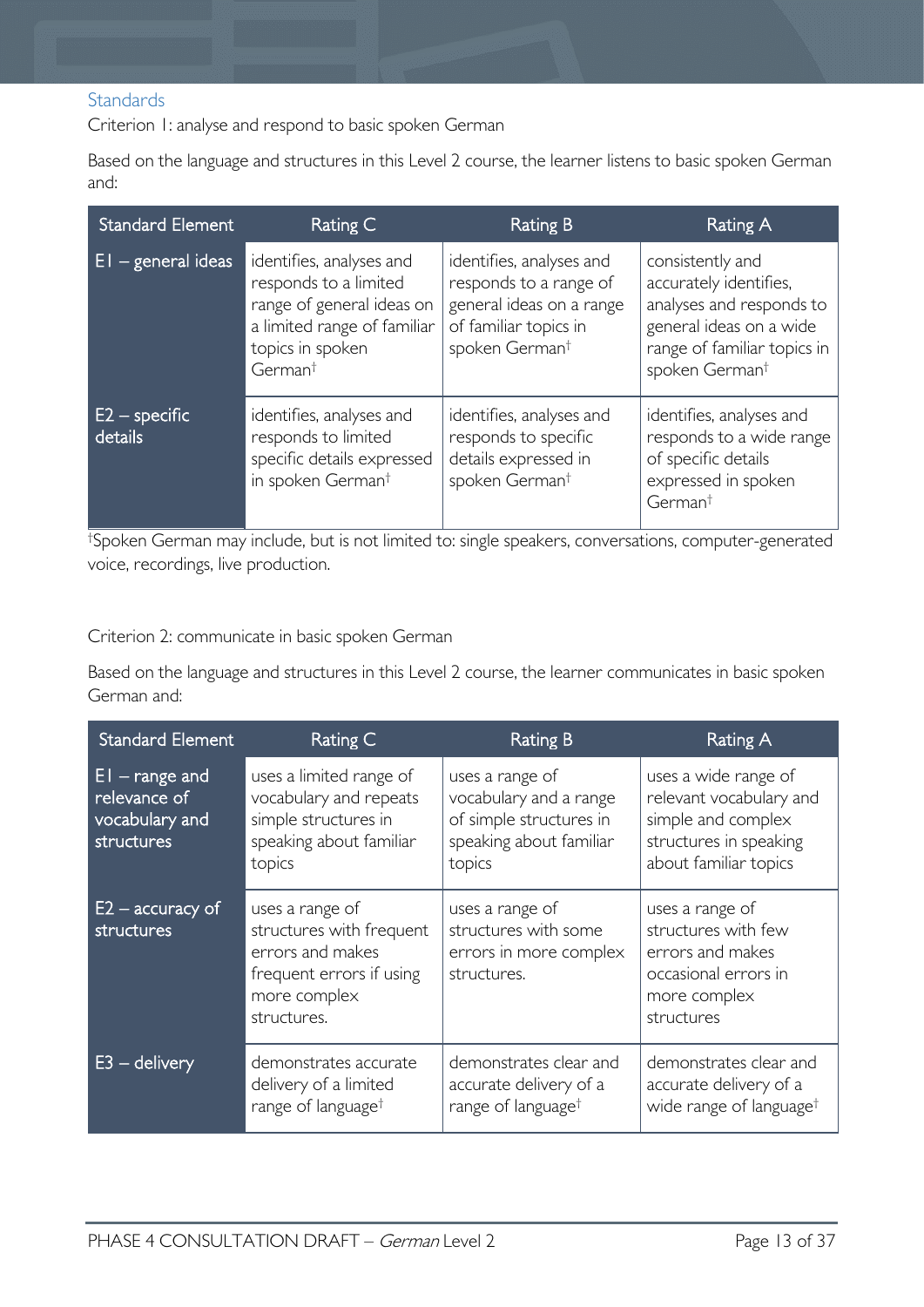| <b>Standard Element</b>                            | Rating C                                                                                                                                                                                | <b>Rating B</b>                                                                                                                                                                                 | <b>Rating A</b>                                                                                                      |
|----------------------------------------------------|-----------------------------------------------------------------------------------------------------------------------------------------------------------------------------------------|-------------------------------------------------------------------------------------------------------------------------------------------------------------------------------------------------|----------------------------------------------------------------------------------------------------------------------|
| $E4 -$ fluency of<br>responses                     | responds with frequent<br>hesitation. May rely on<br>frequent assistance from<br>the interlocutor to<br>respond                                                                         | responds cohesively<br>when using familiar, pre-<br>learned structures, but<br>may hesitate when using<br>less familiar language and<br>topics                                                  | responds spontaneously,<br>effectively and cohesively<br>on a wide range of<br>familiar topics                       |
| $E5 -$<br>communication<br>strategies <sup>§</sup> | sustains interaction on a<br>limited range of familiar<br>topics by using well-<br>rehearsed language and<br>frequently relying on the<br>interlocutor for<br>assistance <sup>‡</sup> . | sustains interaction on a<br>range of familiar topics<br>using a range of<br>communication strategies<br>although there may be<br>occasional reliance on<br>the interlocutor for<br>repetition. | sustains interaction on a<br>broad range of familiar<br>topics using a wide range<br>of communication<br>strategies. |

† Consider pronunciation, stress and intonation.

‡ Assistance may include, but is not limited to: the student asking for repetition or translation, selfcorrection, asking is something correct, gesturing to convey information, pointing to provide a response

§ Communication strategies may include, but are not limited to: the student initiating an exchange, asking questions, checking for meaning, using discourse markers (filler words), expressing reactions

Criterion 3: analyse and respond to basic written German

Based on the language and structures in this Level 2 course, the learner:

| <b>Standard Element</b>    | Rating C                                                                                                                                                  | Rating B                                                                                                                               | Rating A                                                                                                                         |
|----------------------------|-----------------------------------------------------------------------------------------------------------------------------------------------------------|----------------------------------------------------------------------------------------------------------------------------------------|----------------------------------------------------------------------------------------------------------------------------------|
| $E1 - general ideas$       | identifies, analyses and<br>responds to a limited<br>range of general ideas on<br>a limited range of familiar<br>topics in written<br>German <sup>†</sup> | identifies, analyses and<br>responds to a range of<br>general ideas on a range<br>of familiar topics in<br>written German <sup>t</sup> | identifies, analyses and<br>responds to general<br>ideas on a wide range of<br>familiar topics in written<br>German <sup>t</sup> |
| $E2$ – specific<br>details | identifies, analyses and<br>responds to a limited<br>number of specific details<br>expressed in written<br>German <sup>†</sup> .                          | identifies, analyses and<br>responds to some<br>specific details expressed<br>in written German <sup>t</sup> .                         | identifies, analyses and<br>responds to specific<br>details expressed in<br>written German <sup>†</sup> .                        |

† Written German may include, but is not limited to: printed, handwritten, online, personal, public, mass communications.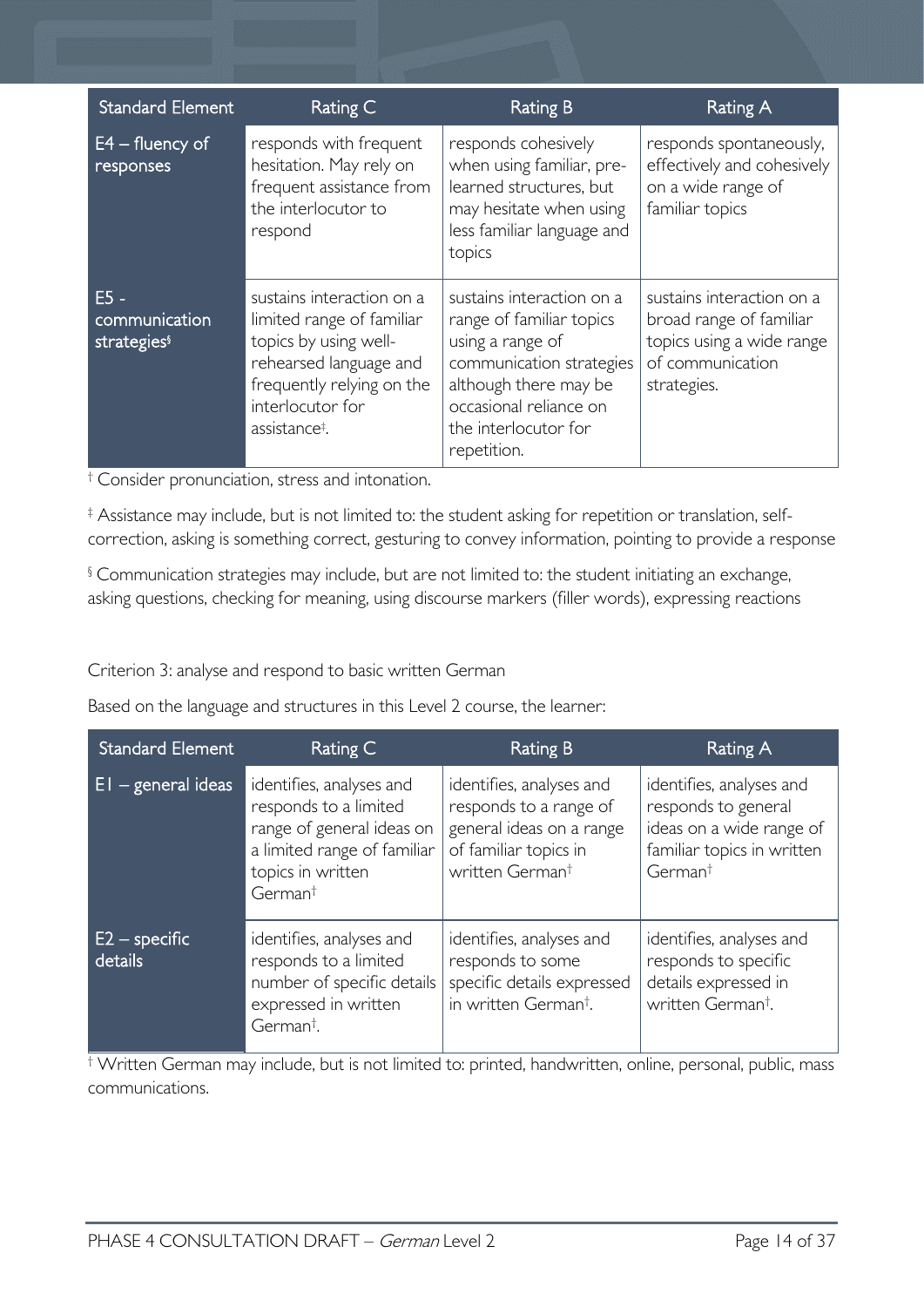Criterion 4: communicate in basic written German

| <b>Standard Element</b>                                          | Rating C                                                                                                                                                                  | <b>Rating B</b>                                                                                                                               | <b>Rating A</b>                                                                                                                            |
|------------------------------------------------------------------|---------------------------------------------------------------------------------------------------------------------------------------------------------------------------|-----------------------------------------------------------------------------------------------------------------------------------------------|--------------------------------------------------------------------------------------------------------------------------------------------|
| $EI$ – range and<br>relevance of<br>vocabulary and<br>structures | uses a limited range of<br>vocabulary and simple<br>structures in<br>communicating about<br>familiar topics                                                               | uses a range of<br>vocabulary and a range<br>of simple structures and<br>some complex structures<br>in communicating about<br>familiar topics | uses a wide range of<br>relevant vocabulary and<br>simple and complex<br>structures in<br>communicating about<br>familiar topics           |
| $E2$ – accuracy of<br>structures                                 | uses a range of<br>structures with frequent<br>errors and makes<br>frequent errors if using<br>more complex<br>structures                                                 | uses a range of<br>structures with some<br>errors and makes some<br>errors in more complex<br>structures                                      | uses a range of<br>structures with few<br>errors and makes<br>occasional errors in<br>more complex<br>structures                           |
| $E3$ – orthography                                               | uses correct spelling,<br>including accents, for<br>high-frequency words<br>and phrases<br>Basic punctuation is<br>correct.<br>Errors in spelling often<br>impede meaning | uses correct spelling,<br>including accents, for<br>high-frequency words<br>Punctuation is correct.<br>Errors seldom impede<br>meaning        | uses correct spelling,<br>including accents<br>Uses a range of<br>punctuation to enhance<br>meaning. Minor errors<br>do not impede meaning |
| $E4$ – context,<br>purpose and<br>audience                       | creates a response that is<br>relevant to context or<br>purpose or audience.                                                                                              | creates a response that is<br>relevant to two of:<br>context, purpose or<br>audience.                                                         | creates a response that is<br>relevant to context,<br>purpose and audience.                                                                |

Based on the language and structures in this Level 2 course, the learner: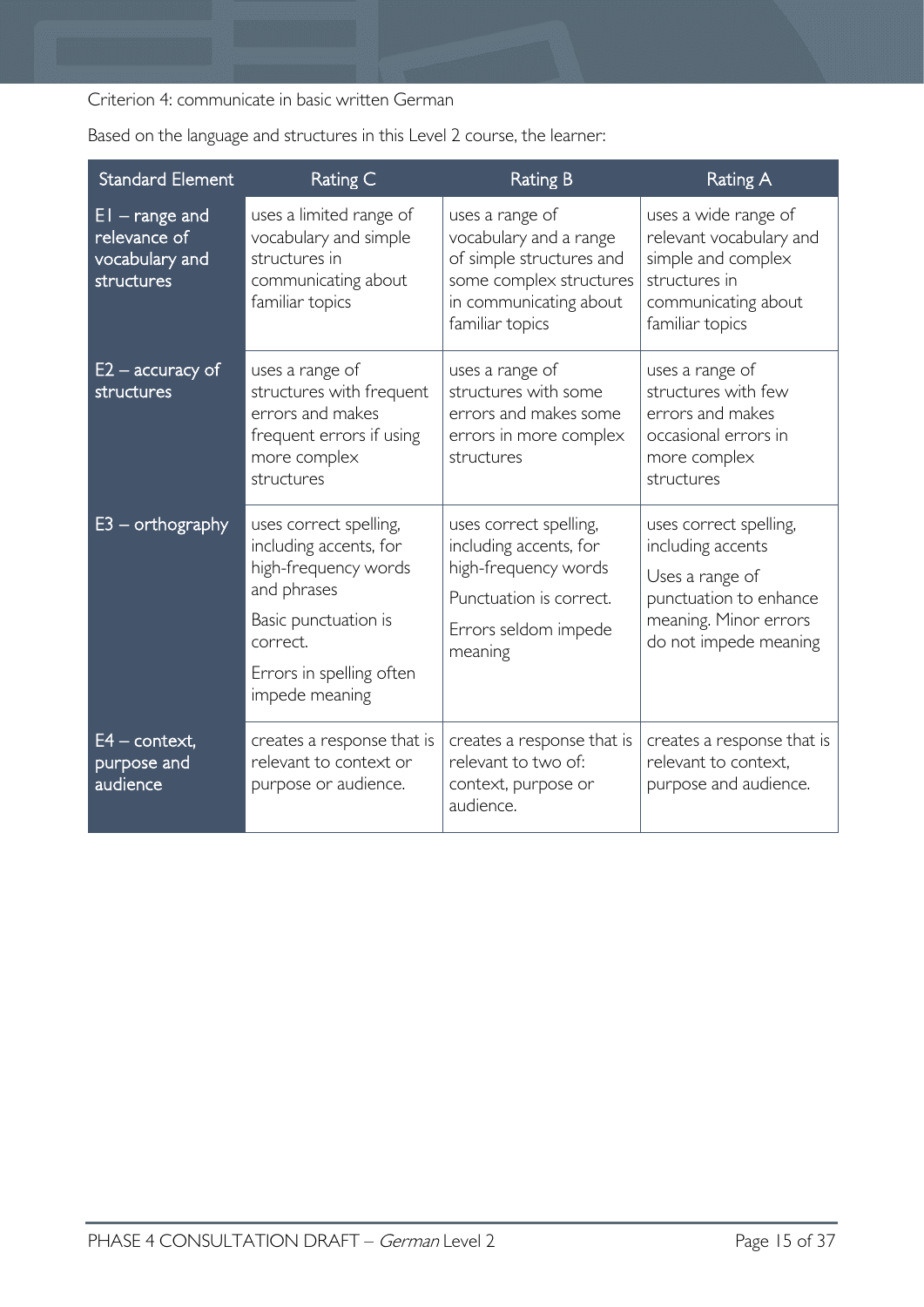Criterion 5: analyse and integrate information in basic German from multiple texts to create written responses

| <b>Standard Element</b>                                                                             | <b>Rating C</b>                                                                                                                                                                                      | <b>Rating B</b>                                                                                                                                                                               | Rating A                                                                                                                                                                                |
|-----------------------------------------------------------------------------------------------------|------------------------------------------------------------------------------------------------------------------------------------------------------------------------------------------------------|-----------------------------------------------------------------------------------------------------------------------------------------------------------------------------------------------|-----------------------------------------------------------------------------------------------------------------------------------------------------------------------------------------|
| $EI$ – analysis of<br>information in<br>German to<br>complete a task                                | analyses at least two<br>texts in German from<br>different modes <sup>†</sup> and<br>identifies a limited range<br>of information and ideas                                                          | analyses at least two<br>texts in German from<br>different modes <sup>†</sup> and<br>identifies a range of<br>information and ideas                                                           | analyses at least two<br>texts in German from<br>different modes <sup>†</sup> and<br>identifies a wide range of<br>information and ideas                                                |
| $E2 -$ synthesis of<br>information and<br>creation of a<br>response text <sup>#</sup> in<br>English | synthesises a limited<br>range of relevant<br>information from at least<br>two different modes to<br>create a response text <sup><math>\ddagger</math></sup><br>in English.                          | synthesises a range of<br>relevant information<br>from at least two<br>different modes to<br>create a response text <sup><math>\ddagger</math></sup><br>in English                            | synthesises a wide range<br>of relevant information<br>from at least two<br>different modes to<br>create a response text <sup><math>\ddagger</math></sup><br>in English.                |
| $E3$ – reflection on<br>language as a<br>system                                                     | identifies limited<br>examples of similarities<br>and differences between<br>German and English and.<br>provides limited depth to<br>reflections in English<br>about German as a<br>language system. | describes a range of<br>examples of similarities<br>and differences between<br>German and English and<br>provides depth to<br>reflections in English<br>about German as a<br>language system. | explains a broad range of<br>examples of similarities<br>and differences between<br>German and English and<br>reflects insightfully in<br>English about German as<br>a language system. |

Based on the language and structures in this Level 2 course, the learner:

† A mode can be: spoken, written, visual, multimodal formats.

‡ The response text can be in any mode.

Criterion 6: use basic German to engage with the concept of Identity

Based on the language and structures in Module 1 of this Level 2 course, the learner:

| <b>Standard Element</b>             | Rating C                                                                                                                                                                                                      | <b>Rating B</b>                                                                                                                                                          | Rating A                                                                                                                                                                 |
|-------------------------------------|---------------------------------------------------------------------------------------------------------------------------------------------------------------------------------------------------------------|--------------------------------------------------------------------------------------------------------------------------------------------------------------------------|--------------------------------------------------------------------------------------------------------------------------------------------------------------------------|
| $ E $ – use of<br>relevant language | recognises <sup>†</sup> and<br>produces <sup>‡</sup> a limited range<br>of the German<br>vocabulary and<br>structures required to<br>engage with the concept<br>of Identity in German<br>language and culture | recognises and produces<br>a range of the German<br>vocabulary and<br>structures required to<br>engage with the concept<br>of Identity in German<br>language and culture | recognises and produces<br>a range of the German<br>vocabulary and<br>structures required to<br>engage with the concept<br>of Identity in German<br>language and culture |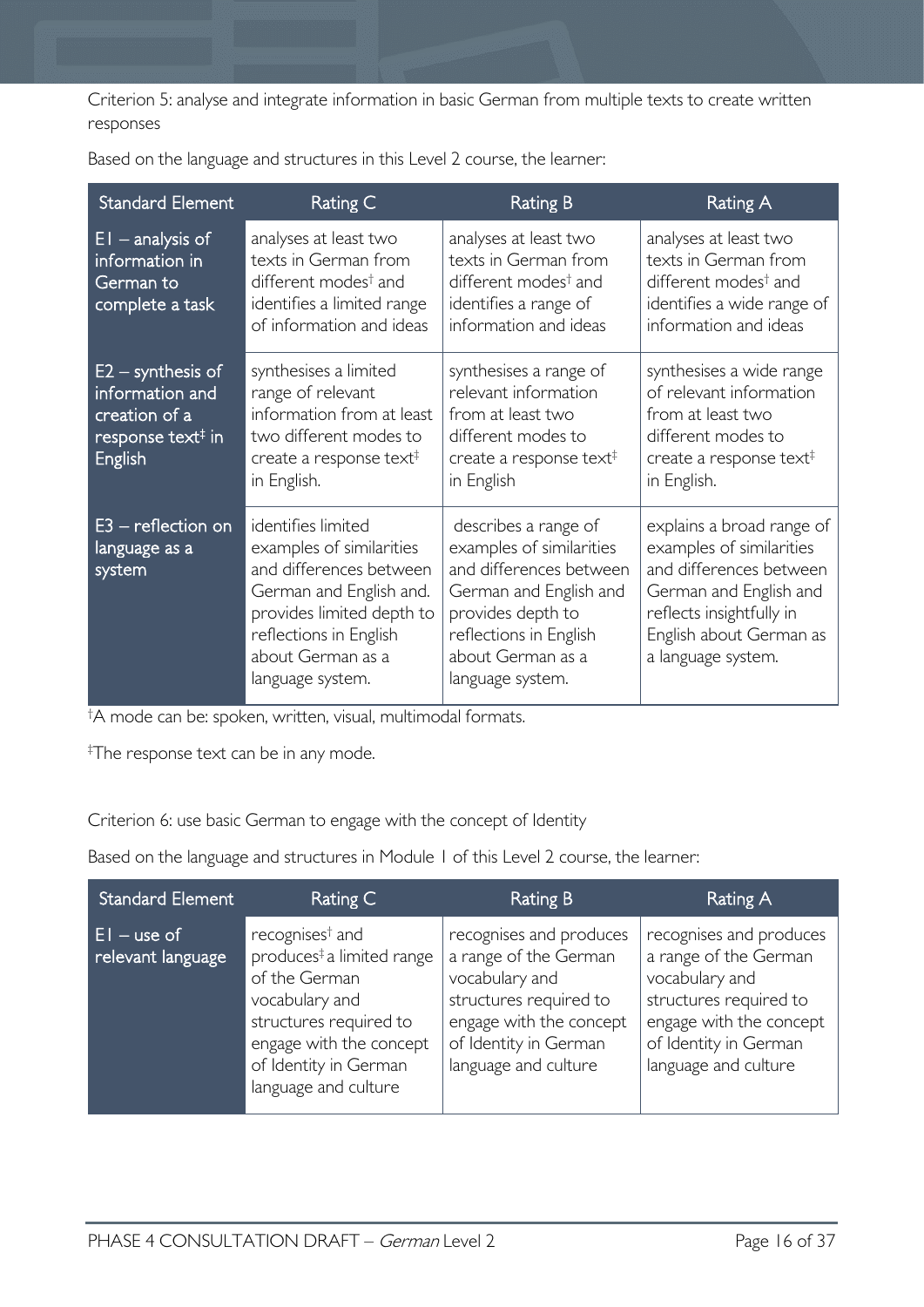| <b>Standard Element</b>               | Rating C                                                                                                                                                                                                                                                                                                            | <b>Rating B</b>                                                                                                                                                                                                                                              | Rating A                                                                                                                                                                                                                                                                                      |
|---------------------------------------|---------------------------------------------------------------------------------------------------------------------------------------------------------------------------------------------------------------------------------------------------------------------------------------------------------------------|--------------------------------------------------------------------------------------------------------------------------------------------------------------------------------------------------------------------------------------------------------------|-----------------------------------------------------------------------------------------------------------------------------------------------------------------------------------------------------------------------------------------------------------------------------------------------|
| $E2 - self$<br>management skills      | maintains task focus for<br>limited periods of time <sup>§</sup><br>and/or uses a limited<br>range of strategies <sup>®</sup> to<br>manage and self-check<br>language for the concept<br>of Identity and/or<br>differentiates the<br>information, images,<br>ideas and words of<br>others from the learner's<br>own | maintains task focus for<br>agreed periods of time <sup>§</sup><br>and/or to manage and<br>self-check language for<br>the concept of Identity<br>and/or differentiates the<br>information, images,<br>ideas and words of<br>others from the learner's<br>own | maintains task focus<br>consistently <sup>§</sup> and/or uses<br>a wide range of<br>strategies to manage and<br>self-check language for<br>the concept of Identity<br>and/or differentiates the<br>information, images,<br>ideas and words of<br>others from the learner's<br>own as directed |
| $E3$ - intercultural<br>understanding | demonstrates limited<br>depth to reflections in<br>English when comparing<br>the concept of Identity in<br>German and own<br>language and culture.<br>Uses a limited range of<br>relevant examples in<br>German to support<br>reflections in English.                                                               | demonstrates depth to<br>reflections in English<br>when comparing the<br>concept of Identity in<br>German and Australian<br>language and culture.<br>Uses a range of relevant<br>examples in German to<br>support reflections in<br>English.                 | demonstrates insightful<br>reflection in English<br>when comparing the<br>concept of Identity in<br>German and Australian<br>language and culture.<br>Uses a wide range of<br>examples in German to<br>support reflections in<br>English.                                                     |

† demonstrated through the macroskills of listening and reading

‡ demonstrated through the macroskills of speaking and writing

§ Considerations may include, but are not limited to the choice of strategies, completion of tasks related to Identity, adherence to deadlines, timelines etc.

◊ Strategies may include, but are not limited to: consideration of paper or electronic dictionaries, translation technologies, awareness of point of view, ethical strategies for translating and checking accuracy, development of personalised rote-learning techniques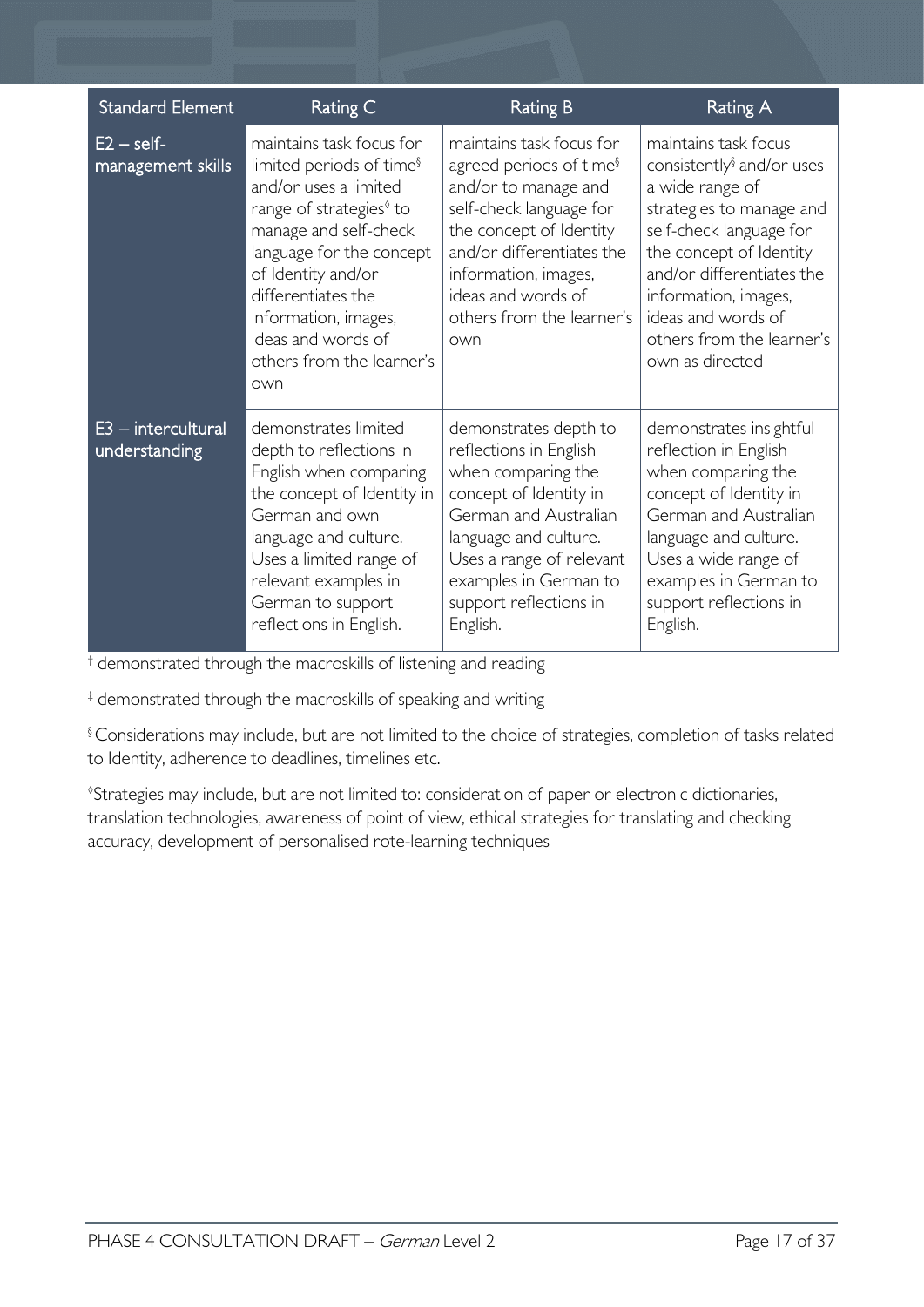Criterion 7: use basic German to engage with the concept of Responsibility

Based on the language and structures in Module 2 of this Level 2 course, the learner:

| <b>Standard Element</b>               | Rating C                                                                                                                                                                                                                                                                                                      | <b>Rating B</b>                                                                                                                                                                                                                                                                                     | <b>Rating A</b>                                                                                                                                                                                                                                                                                        |
|---------------------------------------|---------------------------------------------------------------------------------------------------------------------------------------------------------------------------------------------------------------------------------------------------------------------------------------------------------------|-----------------------------------------------------------------------------------------------------------------------------------------------------------------------------------------------------------------------------------------------------------------------------------------------------|--------------------------------------------------------------------------------------------------------------------------------------------------------------------------------------------------------------------------------------------------------------------------------------------------------|
| $EI - use of$<br>relevant language    | recognises <sup>+</sup> and<br>produces‡ a limited<br>range of the German<br>vocabulary and<br>structures required to<br>engage with the concept<br>of Responsibility in<br>German language and<br>culture                                                                                                    | recognises and produces<br>a range of the German<br>vocabulary and<br>structures required to<br>engage with the concept<br>of Responsibility in<br>German language and<br>culture                                                                                                                   | recognises and produces<br>a wide range of the<br>German vocabulary and<br>structures required to<br>engage with the concept<br>of Responsibility in<br>German language and<br>culture                                                                                                                 |
| $E2 - self$<br>management skills      | maintains task focus for<br>limited periods of time <sup>§</sup><br>and/or uses a limited<br>range of strategies◊ to<br>manage and self-check<br>language for the concept<br>of Responsibility and/or<br>differentiates the<br>information, images,<br>ideas and words of<br>others from the learner's<br>own | maintains task focus for<br>agreed periods of time <sup>§</sup><br>and/or uses a range of<br>strategies to manage and<br>self-check language for<br>the concept of<br>Responsibility and/or<br>differentiates the<br>information, images,<br>ideas and words of<br>others from the learner's<br>own | maintains task focus<br>consistently <sup>§</sup> and/or uses<br>a wide range of<br>strategies to manage and<br>self-check language for<br>the concept of<br>Responsibility and/or<br>differentiates the<br>information, images,<br>ideas and words of<br>others from the learner's<br>own as directed |
| $E3$ - intercultural<br>understanding | demonstrates limited<br>depth to reflections in<br>English when comparing<br>the concept of<br>Responsibility in German<br>and own language and<br>culture. Uses a limited<br>range of relevant<br>examples in German to<br>support reflections in<br>English.                                                | demonstrates depth to<br>reflections in English<br>when comparing the<br>concept of Responsibility<br>in German and<br>Australian language and<br>culture. Uses a range of<br>relevant examples in<br>German to support<br>reflections in English.                                                  | demonstrates insightful<br>reflection in English<br>when comparing the<br>concept of Responsibility<br>in German and<br>Australian language and<br>culture. Uses a wide<br>range of examples in<br>German to support<br>reflections in English.                                                        |

† demonstrated through the macroskills of listening and reading

‡ demonstrated through the macroskills of speaking and writing

§ Considerations may include, but are not limited to the choice of strategies, completion of tasks related to Identity, adherence to deadlines, timelines etc.

◊ Strategies may include, but are not limited to: consideration of paper or electronic dictionaries, translation technologies, awareness of point of view, ethical strategies for translating and checking accuracy, development of personalised rote-learning techniques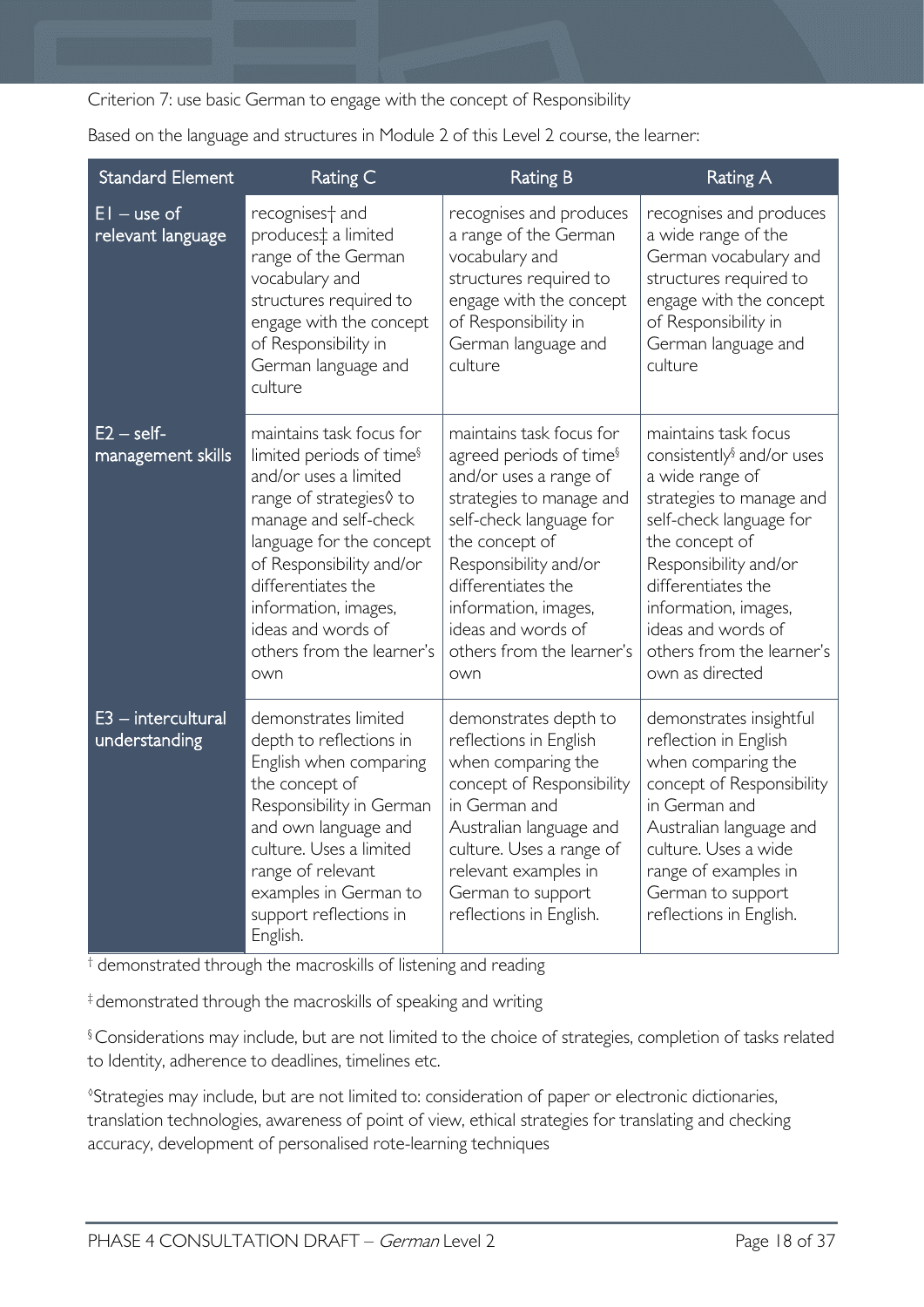Criterion 8: use basic German to engage with the concept of Legacy

Based on the language and structures in Module 3 of this Level 2 course, the learner:

| <b>Standard Element</b>               | Rating C                                                                                                                                                                                                                                                                                               | <b>Rating B</b>                                                                                                                                                                                                                                                                           | <b>Rating A</b>                                                                                                                                                                                                                                                                              |
|---------------------------------------|--------------------------------------------------------------------------------------------------------------------------------------------------------------------------------------------------------------------------------------------------------------------------------------------------------|-------------------------------------------------------------------------------------------------------------------------------------------------------------------------------------------------------------------------------------------------------------------------------------------|----------------------------------------------------------------------------------------------------------------------------------------------------------------------------------------------------------------------------------------------------------------------------------------------|
| $EI - use of$<br>relevant language    | recognises <sup>+</sup> and<br>produces‡ a limited<br>range of the German<br>vocabulary and<br>structures required to<br>engage with the concept<br>of Legacy in German<br>language and culture                                                                                                        | recognises and produces<br>a range of the German<br>vocabulary and<br>structures required to<br>engage with the concept<br>of Legacy in German<br>language and culture                                                                                                                    | recognises and produces<br>a wide range of the<br>German vocabulary and<br>structures required to<br>engage with the concept<br>of Legacy in German<br>language and culture                                                                                                                  |
| $E2 - self$ -<br>management skills    | maintains task focus for<br>limited periods of time <sup>§</sup><br>and/or uses a limited<br>range of strategies◊ to<br>manage and self-check<br>language for the concept<br>of Legacy and/or<br>differentiates the<br>information, images,<br>ideas and words of<br>others from the learner's<br>own. | maintains task focus for<br>agreed periods of time <sup>§</sup><br>and/or uses a range of<br>strategies to manage and<br>self-check language for<br>the concept of Legacy<br>and/or differentiates the<br>information, images,<br>ideas and words of<br>others from the learner's<br>own. | maintains task focus<br>consistently <sup>§</sup> and/or uses<br>a wide range of<br>strategies to manage and<br>self-check language for<br>the concept of Legacy<br>and/or differentiates the<br>information, images,<br>ideas and words of<br>others from the learner's<br>own as directed. |
| $E3$ – intercultural<br>understanding | demonstrates limited<br>depth to reflections in<br>English when comparing<br>the concept of Legacy in<br>German and own<br>language and culture.<br>Uses a limited range of<br>relevant examples in<br>German to support<br>reflections in English.                                                    | demonstrates depth to<br>reflections in English<br>when comparing the<br>concept of Legacy in<br>German and Australian<br>language and culture.<br>Uses a range of relevant<br>examples in German to<br>support reflections in<br>English.                                                | demonstrates insightful<br>reflection in English<br>when comparing the<br>concept of Legacy in<br>German and Australian<br>language and culture.<br>Uses a wide range of<br>examples in German to<br>support reflections in<br>English.                                                      |

† demonstrated through the macroskills of listening and reading

‡ demonstrated through the macroskills of speaking and writing

§ considerations may include, but are not limited to the choice of strategies, completion of tasks related to Identity, adherence to deadlines, timelines etc.

◊ Strategies may include, but are not limited to: consideration of paper or electronic dictionaries, translation technologies, awareness of point of view, ethical strategies for translating and checking accuracy, development of personalised rote-learning techniques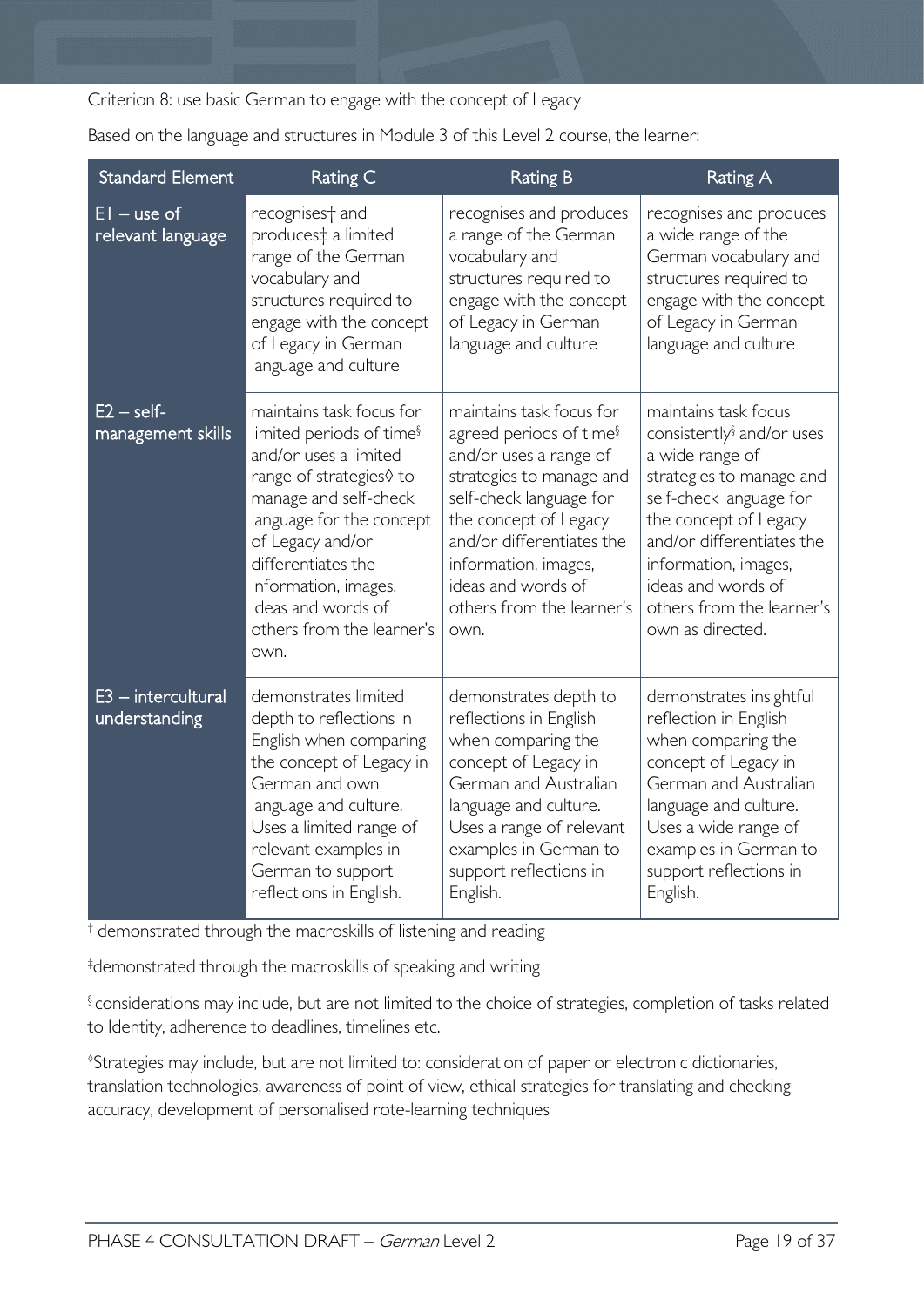### <span id="page-19-0"></span>Quality Assurance

• This will be determined by TASC at time of accreditation.

# <span id="page-19-1"></span>Qualifications and Award Requirements

### <span id="page-19-2"></span>Level 2

The final award will be determined by the Office of Tasmanian Assessment, Standards and Certification from eight ratings.

The minimum requirements for an award in *German* Level 2 are as follows:

EXCEPTIONAL ACHIEVEMENT (EA) 6 'A' ratings, 2 'B' ratings HIGH ACHIEVEMENT (HA) 3 'A' ratings, 4 'B' ratings, 1 'C' rating COMMENDABLE ACHIEVEMENT (CA) 4 'B' ratings, 3 'C' ratings SATISFACTORY ACHIEVEMENT (SA) 6 'C' ratings PRELIMINARY ACHIEVEMENT (PA) 4 'C' ratings

A learner who otherwise achieves the rating for a CA (Commendable Achievement) or SA (Satisfactory Achievement) award but who fails to show any evidence of achievement in one or more criteria ('z' notation) will be issued with a PA (Preliminary Achievement) award.

## <span id="page-19-3"></span>Course Evaluation

• This will be confirmed at time of accreditation.

### <span id="page-19-4"></span>Course Developer

This course has been developed by the Department of Education's Years 9 to 12 Learning Unit in collaboration with Catholic Education Tasmania and Independent Schools Tasmania.

## <span id="page-19-5"></span>Accreditation and Version History

• Details to be determined by TASC at time of accreditation.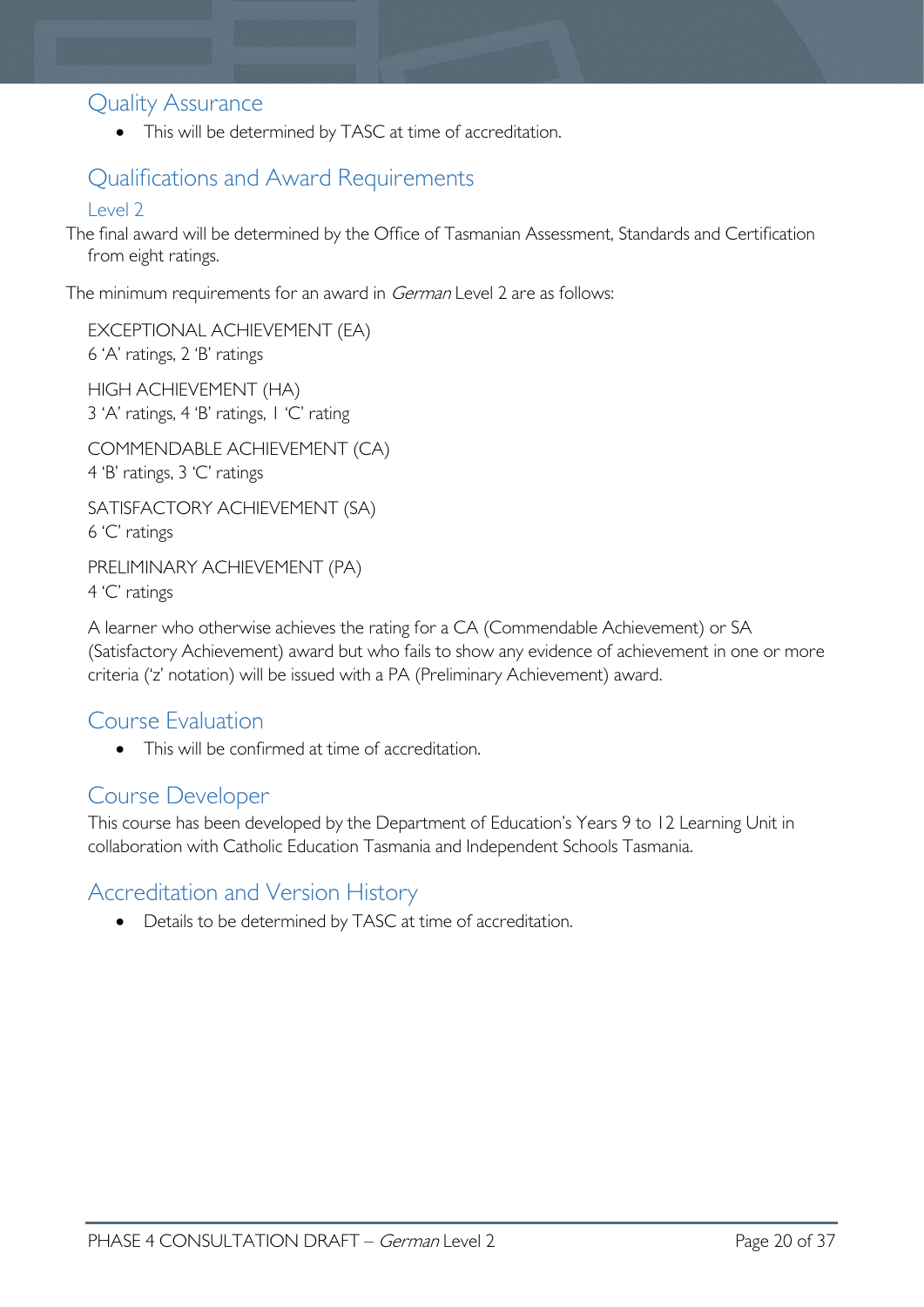# Appendix 1 - Line of Sight

| Learning Outcomes |         |                          |          |           |  |
|-------------------|---------|--------------------------|----------|-----------|--|
|                   | Content |                          |          |           |  |
|                   |         | <b>Work Requirements</b> |          |           |  |
|                   |         |                          | Criteria |           |  |
|                   |         |                          |          | Standards |  |
|                   |         |                          |          |           |  |

<span id="page-20-0"></span>

| Learning Outcomes                                                 | Course Content | Work         | Criteria       | Standards       | General                                     |
|-------------------------------------------------------------------|----------------|--------------|----------------|-----------------|---------------------------------------------|
|                                                                   |                | Requirements |                |                 | Capabilities (GC)                           |
| Analyse and respond to spoken texts presented in basic            | Module 1, 2, 3 | Module 3     | $\subset$      | E1,2            | GC:                                         |
| German.                                                           |                |              |                |                 | $\mathbb{C} \cong \mathbb{C}$<br>$\equiv$   |
| 2. Communicate in basic spoken German to exchange information,    | Module 1, 2, 3 | Module       | C <sub>2</sub> | $E$ 1, 2, 3, 4, | GC:                                         |
| opinions, ideas and experiences.                                  |                |              |                |                 | G.<br>$\equiv$                              |
| Analyse and respond to written texts presented in basic<br>3.     | Module 1, 2, 3 | Module 3     | C <sub>3</sub> | E1,2            | GC:                                         |
| German.                                                           |                |              |                |                 | <b>ALL</b> C <sub>2</sub><br>G.<br>$\equiv$ |
| Communicate in basic written German to express information,<br>4. | Module 1, 2, 3 | Module 2, 3  | C <sub>4</sub> | $E$ 1, 2, 3, 4  | GC:                                         |
| opinions, ideas and experiences.                                  |                |              |                |                 | င္ပြး ႏိူး ၆၅<br>$\equiv$                   |
| 5. Analyse and integrate information from spoken, visual and      | Module 1, 2, 3 | Module 1, 2, | C <sub>5</sub> | E1, 2, 3        | GC:                                         |
| written sources to create mono- and multimodal responses in       |                |              |                |                 | $\equiv$<br>.್ಲಿ ⊙ೂ<br>C.                   |
| basic German and English that demonstrate intercultural           |                |              |                |                 |                                             |
| understanding and an awareness of language as a system.           |                |              |                |                 |                                             |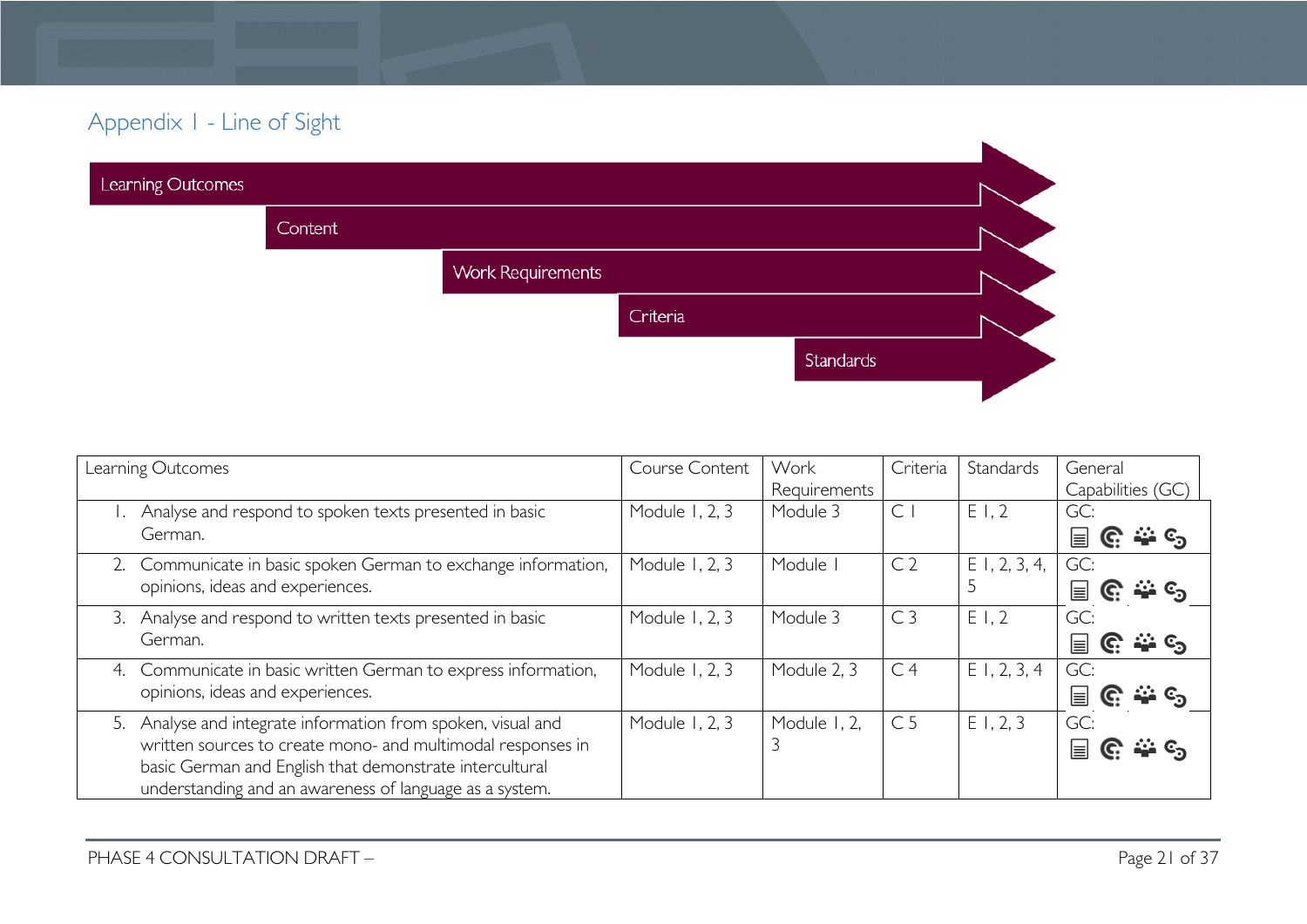|    | Learning Outcomes                                                                                                                                   | Course Content | Work<br>Requirements | Criteria       | Standards | General<br>Capabilities (GC) |
|----|-----------------------------------------------------------------------------------------------------------------------------------------------------|----------------|----------------------|----------------|-----------|------------------------------|
| 6. | Use basic German language to engage with the concept of<br>Identity, demonstrating self-management skills and intercultural<br>understanding.       | Module 1, 2, 3 | Module               | C <sub>6</sub> | E1, 2, 3  | GC:<br>$\equiv$              |
|    | Use basic German language to engage with the concept of<br>Responsibility, demonstrating self-management skills and<br>intercultural understanding. | Module 2       | Module 2             | $C$ 7          | E1, 2, 3  | GC:<br>$\equiv$              |
| 8. | Use basic German language to engage with the concept of<br>Legacy, demonstrating, self-management skills and intercultural<br>understanding.        | Module 3       | Module 3             | C8             | E1, 2, 3  | GC:<br>$\equiv$              |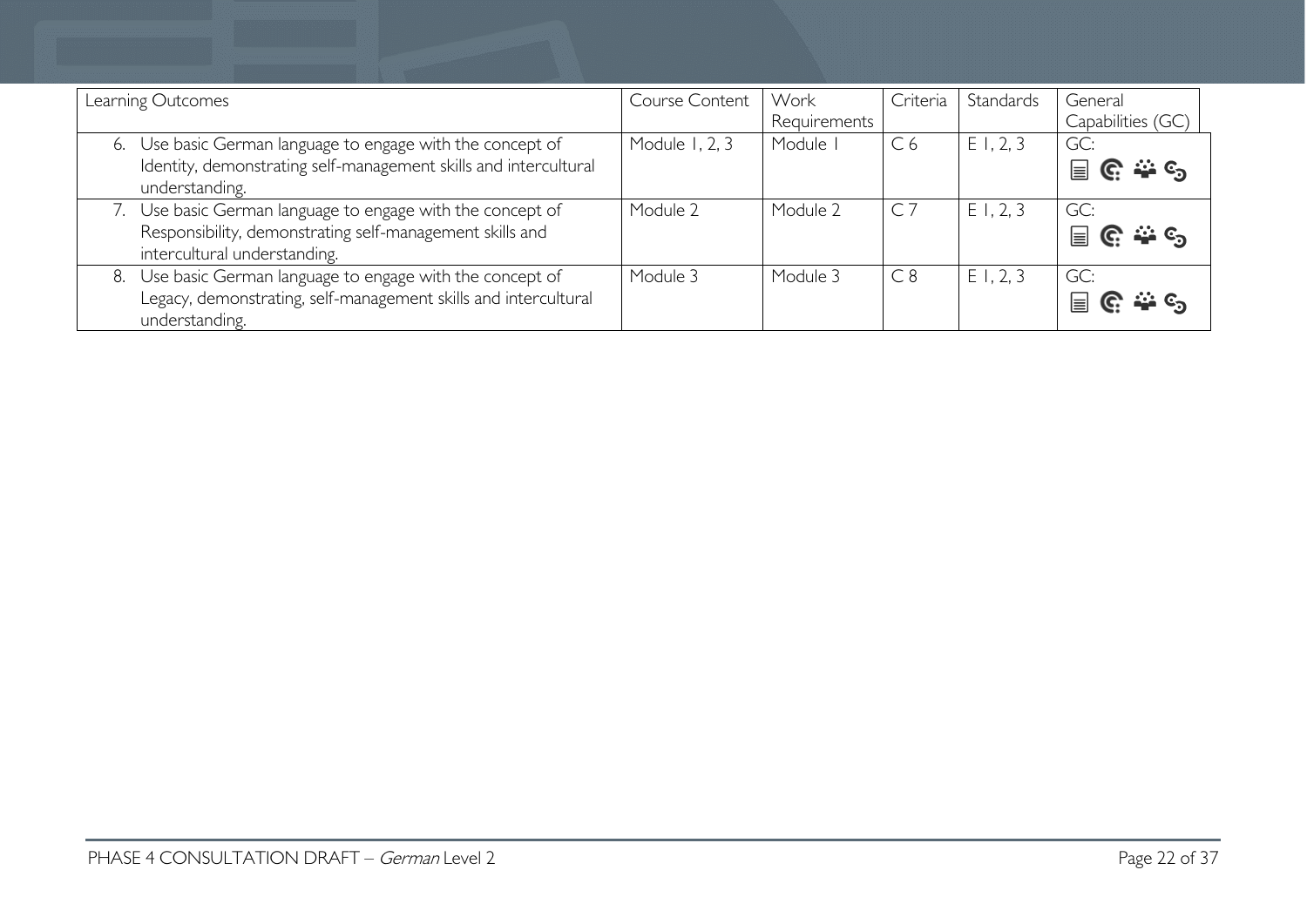# <span id="page-22-0"></span>Appendix 2 - Alignment to Curriculum Frameworks

Level 2 German draws on the following aspects of the Combined Curriculum and Assessment Framework for Languages (CCAFL) DRAFT June 2021:

- Concepts: Identity, Responsibility, Legacy (Topics developed from these concepts to meet the needs of the Tasmanian beginning language student)
- Perspectives: Personal, Community, Global
- Course objectives: Interact in [Language], Analyse [Language], Create meaning in [Language]
- Knowledge and skills to be assessed: reading, writing, speaking, viewing and listening to [Language]
- Content: learning [Language], using [Language] and mediating between [Language]-speaking communities and Australian cultural contexts
- The interrelationship between language and culture and the importance of the link between culture and effective communication
- The development of the capacity for ongoing reflection about languages and cultures, including the learner's own and those of others
- The development of an understanding of language as a system and reflection on how language is used in different contexts and may vary between different individuals and groups

# <span id="page-22-1"></span>Appendix 3 - Work Requirements

### <span id="page-22-2"></span>Module 1 Work Requirements Specifications

### Focus Area: Discipline-based Study

Title of Work Requirement: Identity – Personal, Community and Global perspectives of the Individual Mode /Format: Set of short responses

Description: The teacher leads a conversation with the learner about themselves, their family and friends. The conversation is intended as a natural interaction, with the teacher varying questions as appropriate and reacting to the learner's responses. Images may be used to prompt responses. Size: Ten short responses

Timing: Any appropriate time during the module.

### External agencies: NA

Relevant Criterion: Criterion 2

Focus Area: Discipline-based Study Title of Work Requirement: Identity – Self, Family and Friends

Mode /Format: Extended Response

Description: The learner chooses an aspect of the teacher-allocated topic using authentic materials as appropriate, to research and prepare a multimodal response in German and English to compare and contrast their own situation and that of their peers in German-speaking communities and countries. The teacher provides questions in written or oral form, in German and/or English as appropriate, to inspire the learner's findings and reflections.

Size: Extended response – 3-minutes multimodal presentation plus 2-3 minutes for follow-up questions and maximum 300 words in English with German examples.

Timing: At any time during the module, provided learners have had enough exposure to the topic chosen for the work requirement.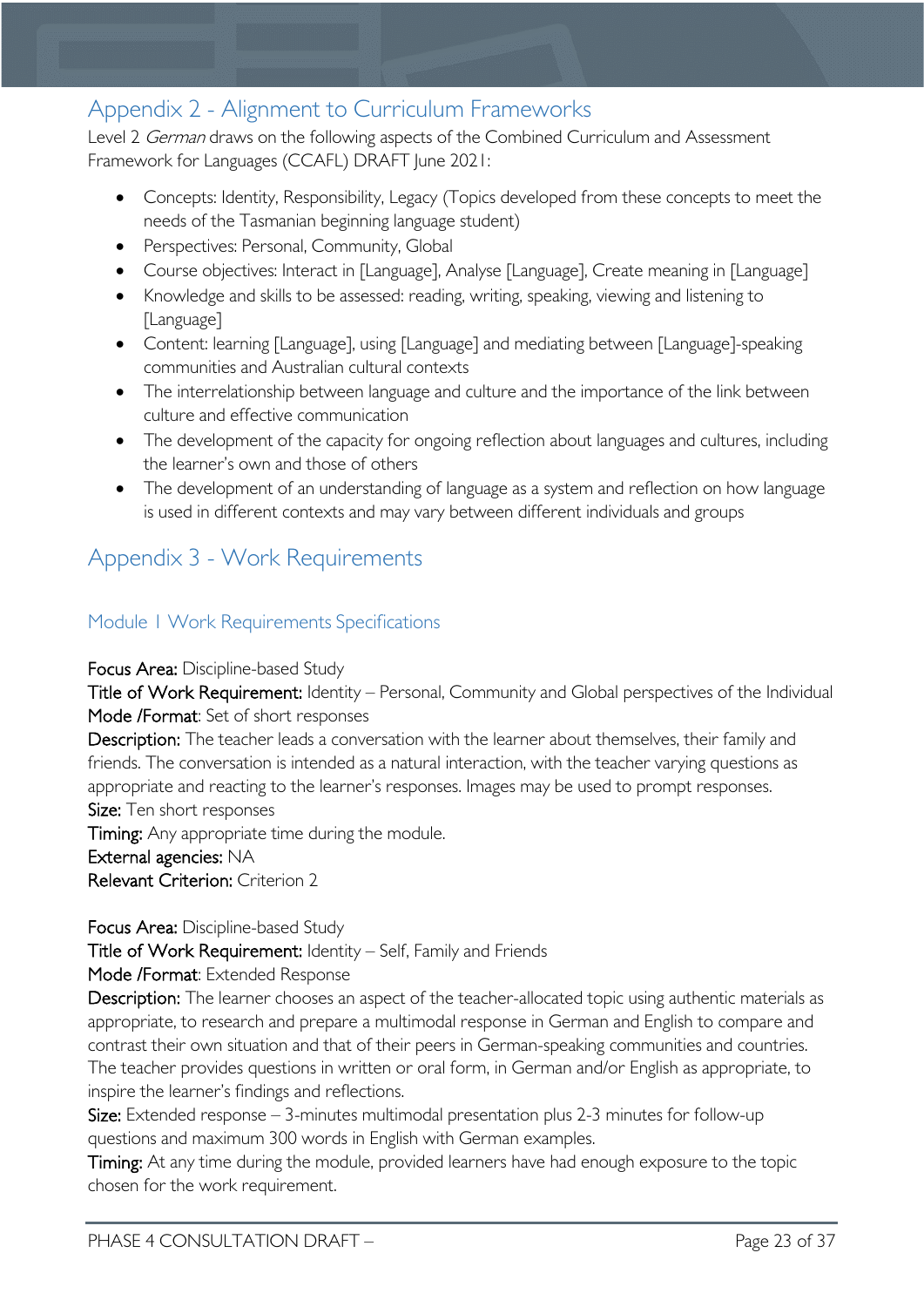### External agencies: NA Relevant Criteria: Criteria 5 and 6.

### <span id="page-23-0"></span>Module 2 Work Requirements Specifications

The three work requirements for Module 2 provide the teacher and learner with the opportunity to negotiate which topic within this concept will be the basis of each Work Requirement. Each work requirement must focus on a different topic (Family and Daily life, Education, Part-time Employment)

### Focus Area: Discipline-based Study

Title of Work Requirement: Responsibility – Daily life, Education or Part-time Employment Mode /Format: Set of short responses

Description: The teacher provides a set of at least two sources of information in German (authentic as appropriate). Each source must be a different format. Formats are: visual, spoken and written. The sources of information all address one topic from the concept of Responsibility with a set of short response tasks in English to assess learners' understanding of language and culture.

Size: 10 short responses (short question, table filling, true/false/justification, gap filling, information matching etc)

Timing: At any time during the module, provided learners have had enough exposure to the topic chosen for the work requirement.

External agencies: NA Relevant Criterion: Criterion 3

### Focus Area: Discipline-based Study

Title of Work Requirement: Responsibility – Daily life, Education or Part-time Employment Mode /Format: Extended response

Description: The teacher provides a stimulus or stimuli, authentic as appropriate, consisting of written, spoken and/or visual elements in German and/or English, to highlight or contrast one of the topics from the concept of Responsibility from either personal, community or global perspectives (or a combination of perspectives). Learners analyse and respond to the prepared scenario requiring extraction of fact, interpretation of cultural elements and reflection on the learner's language and German. The task will include at least two forms of text or could be all three, but they must have a shared focus. Texts will provide opportunities for students to explore cultural aspects of the material they are analysing.

Size: Stimuli maximum sizes: total of 300 words, I minute 30 seconds spoken text and/or 3 minutes multimodal sources. Student response:

- approximately 100 words total in German
- approximately 250 words in English and German,
- visual text (illustrations and diagrams) as appropriate.

Timing: At any time during the module, provided learners have had enough exposure to the topic chosen for the work requirement.

External agencies: NA

Relevant Criteria: Criteria 5 and 7.

Focus Area: Discipline-based Study Title of Work Requirement: Responsibility – Family and Daily life, Education or Part-time Employment Mode /Format: Extended response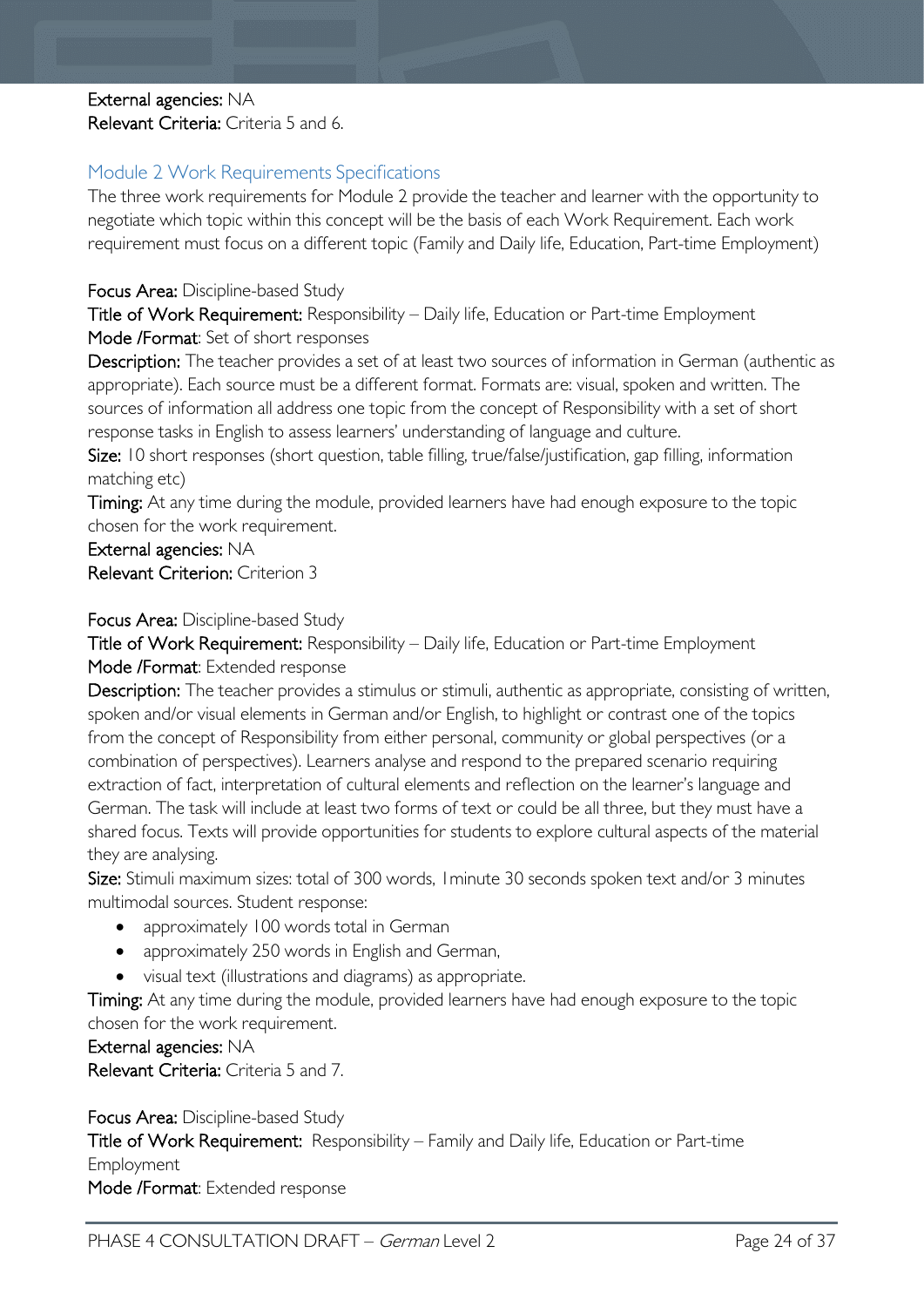Description: The teacher provides a choice of two stimuli outlining a task that requires the learner to create written German addressing the negotiated topic allocated to this work requirement. The learner chooses which of the stimuli they will use to create a response in German.

Size: Stimulus approximately 40 words. Response approximately 150 words.

Timing: At any time during the module, provided learners have had enough exposure to the topic chosen for the work requirement.

External agencies: NA

Relevant Criterion: Criterion 4

### <span id="page-24-0"></span>Module 3 Work Requirements Specifications

Focus Area: Discipline-based Study

Title of Work Requirement: Legacy – Personal, Community and Global Perspectives Mode /Format:

Folio containing 3 elements:

- Extended response (integrated task)
	- a prepared, extended response in multimodal format and including the use of German language either written or spoken,
	- a comparison of at least two items / events / occurrences from the world of the arts, entertainment, media or sport for the target language and culture(s). Stimuli may be drawn from the same or different topics, provided they offer sufficient opportunity for comparison and reflection
	- a concluding conversation with the teacher in which the learner reflects on their research. The majority of the conversation can be conducted in English, but discussion must include consideration of the German language that the learner has engaged with during the research process. A presentation to a group is not a requirement of this task.
- a set of short responses to an unseen stimulus in German in spoken format. Teacher and learners may negotiate at the beginning of the module which remaining topic will be used for each of elements 2 and 3. (Leisure Time / Travel).
- an extended response demonstrating the learner's capacity to create meaning in German to convey information, ideas and opinions about events in the past. Teacher and learners may negotiate at the beginning of the module which remaining topic will be used for each of elements 2 and 3. (Leisure Time / Travel), plus a reflection in English.

### Description:

- Extended response (integrated task) in multimodal format: Maximum 5 minutes
- Short responses: Maximum 10 responses (150 words)
- Extended response in German: maximum 150 words plus a reflection of maximum 300 words in English with examples in German.

Timing: Any appropriate times during the module, providing learners have been introduced to sufficient module content, knowledge and skills to complete the task.

### External agencies: NA

Relevant criteria: Criteria 1, 4, 5 and 8.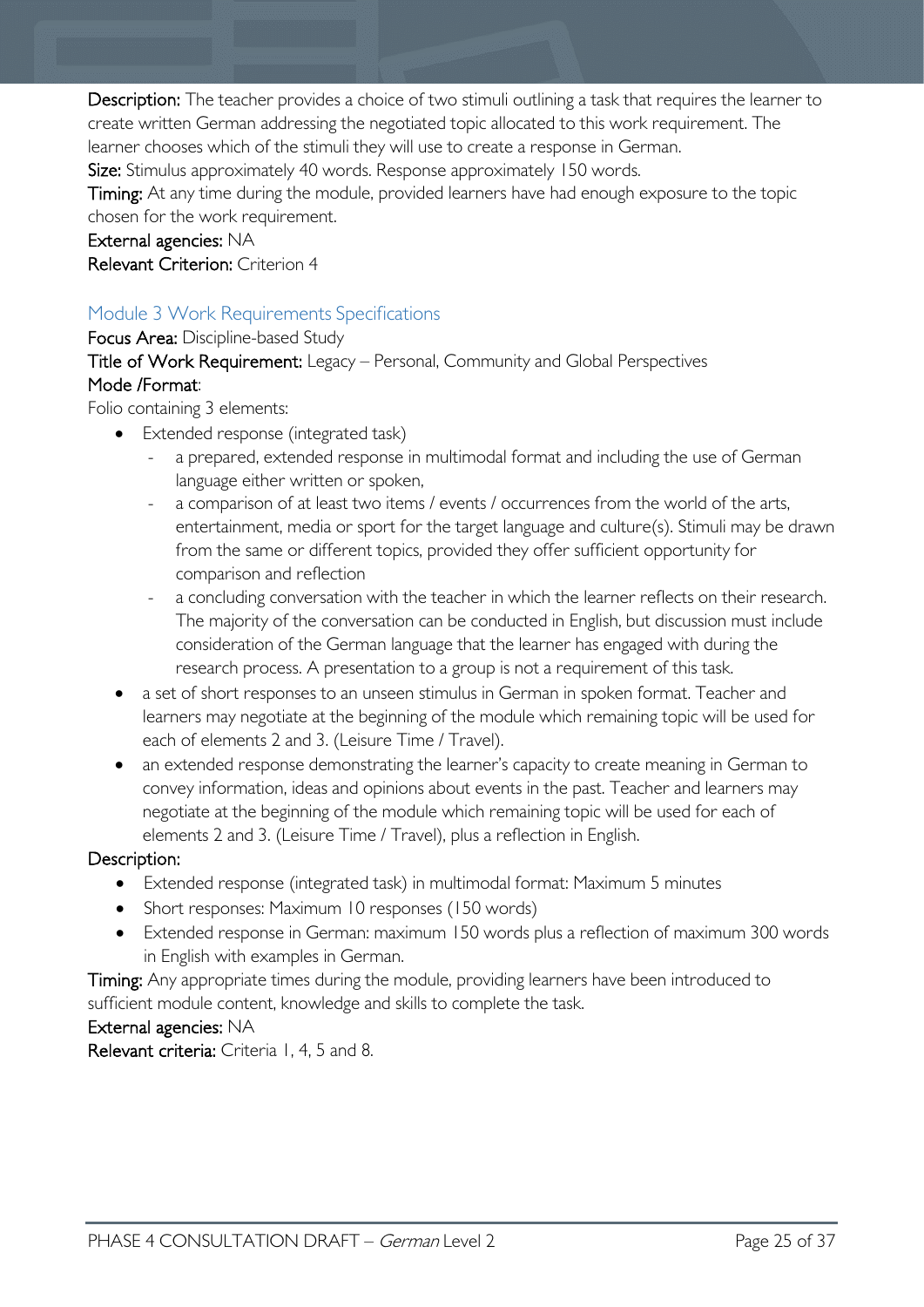# <span id="page-25-0"></span>Appendix 4 – General Capabilities and Cross-Curriculum Priorities

Learning across the curriculum content, including the cross-curriculum priorities and general capabilities, assists students to achieve the broad learning outcomes defined in the Alice Springs (Mparntwe) Education Declaration (December 2019).

### General Capabilities:

The general capabilities play a significant role in the Australian Curriculum in equipping young Australians to live and work successfully in the twenty-first century.

In the Australian Curriculum, capability encompasses knowledge, skills, behaviours and dispositions. Students develop capability when they apply knowledge and skills confidently, effectively and appropriately in complex and changing circumstances, in their learning at school and in their lives outside school.

The general capabilities include:

- Critical and creative thinking  $\mathbb{C}$
- Ethical understanding  $\div$
- Information and communication technology capability  $\cdot \star$
- Intercultural understanding •
- Literacy  $\blacksquare$
- Numeracy
- Personal and social capability

### Cross-Curriculum Priorities:

Cross-curriculum priorities enable students to develop understanding about and address the contemporary issues they face, for their own benefit and for the benefit of Australia as a whole. The priorities provide national, regional and global dimensions which will enrich the curriculum through development of considered and focused content that fits naturally within learning areas. Incorporation of the priorities will encourage conversations between students, teachers and the wider community. The cross-curriculum priorities include:

- Aboriginal and Torres Strait Islander Histories and Cultures  $\mathscr W$
- Asia and Australia's Engagement with Asia **AA**
- Sustainability  $\triangleleft$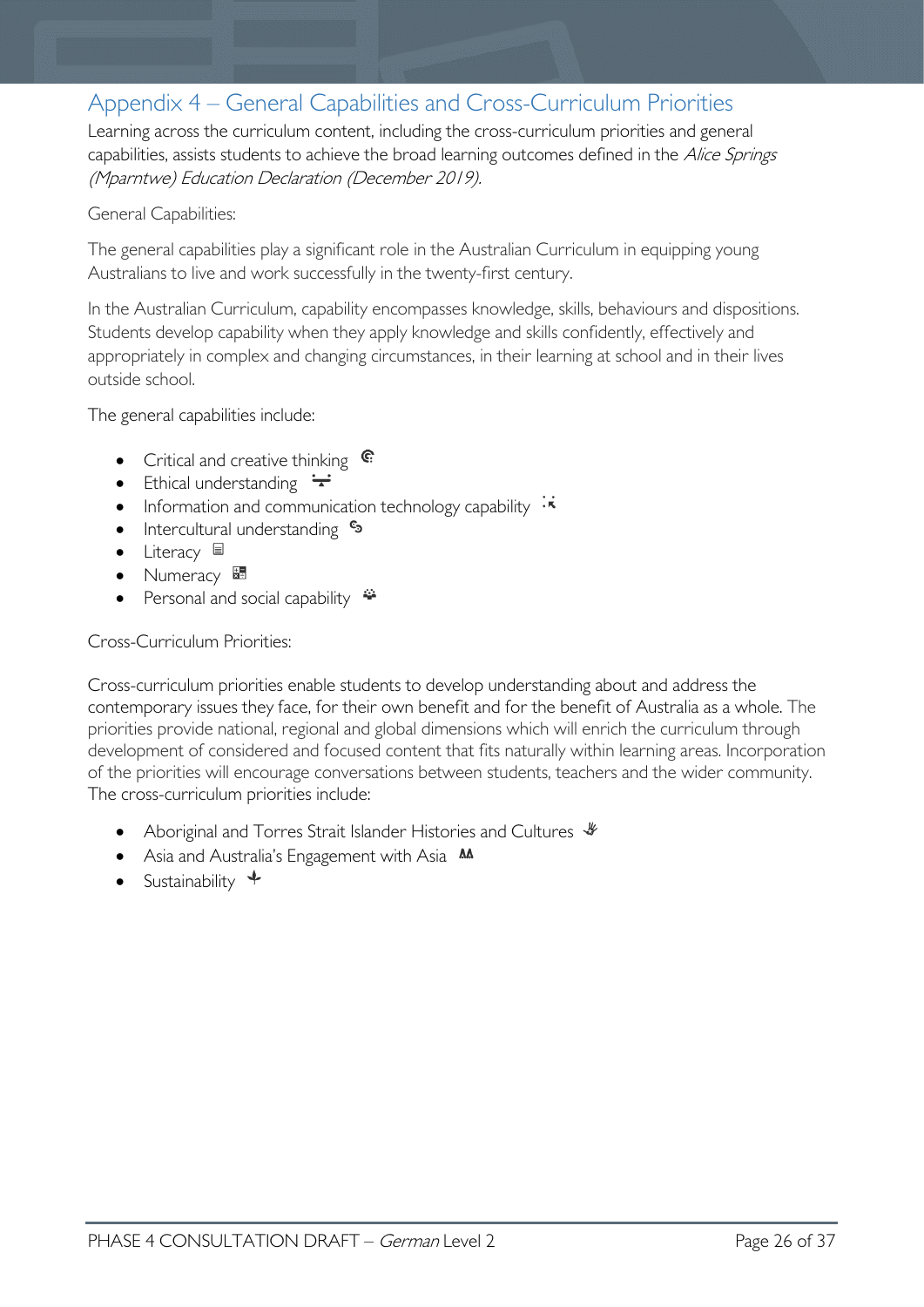# Appendix 5 – Glossary

<span id="page-26-0"></span>

| Term                                                                               | <b>Definition</b>                                                                                                                                                                                                                                                                                                                                                                                    | Source Acknowledgement | Course Context                                                  |
|------------------------------------------------------------------------------------|------------------------------------------------------------------------------------------------------------------------------------------------------------------------------------------------------------------------------------------------------------------------------------------------------------------------------------------------------------------------------------------------------|------------------------|-----------------------------------------------------------------|
| audience                                                                           | The audience is the intended group of readers,<br>listeners or viewers for the task.                                                                                                                                                                                                                                                                                                                 | <b>CCAFL</b>           | Element of criterion 4                                          |
| authentic                                                                          | Texts or materials produced for 'real-life'<br>purposes and contexts as opposed to being<br>created specifically for learning tasks or language<br>practice.                                                                                                                                                                                                                                         | <b>ACARA</b>           | Relevant to criterion 5, identified in the<br>Work Requirements |
| <b>Combined Curriculum</b><br>and Assessment<br>Framework for<br>Languages (CCAFL) | The CCAFL Framework (2021) provides the<br>structure and elements that will be common to all<br>Australian CCAFL Languages developed for<br>students who have typically already studied the<br>language for approximately 200 hours. It<br>represents the foundation for the development<br>of language-specific materials and state-based<br>curriculum and assessment for these CCAFL<br>Languages | <b>CCAFL</b>           | See Appendix 2                                                  |
| complex sentence                                                                   | A sentence with more than one clause. In the<br>following examples, the subordinate clauses are<br>indicated by square brackets: I took my umbrella<br>[because it was raining]; The man [who came to<br>dinner] is my brother.                                                                                                                                                                      | <b>ACARA</b>           | Element of content elaborations                                 |
| complex (structure)                                                                | (A grammar structure that is) compound,<br>composite, characterised by an involved<br>combination of parts. He has eaten his cake<br>already.                                                                                                                                                                                                                                                        | <b>QCAA</b>            | Element of content elaborations                                 |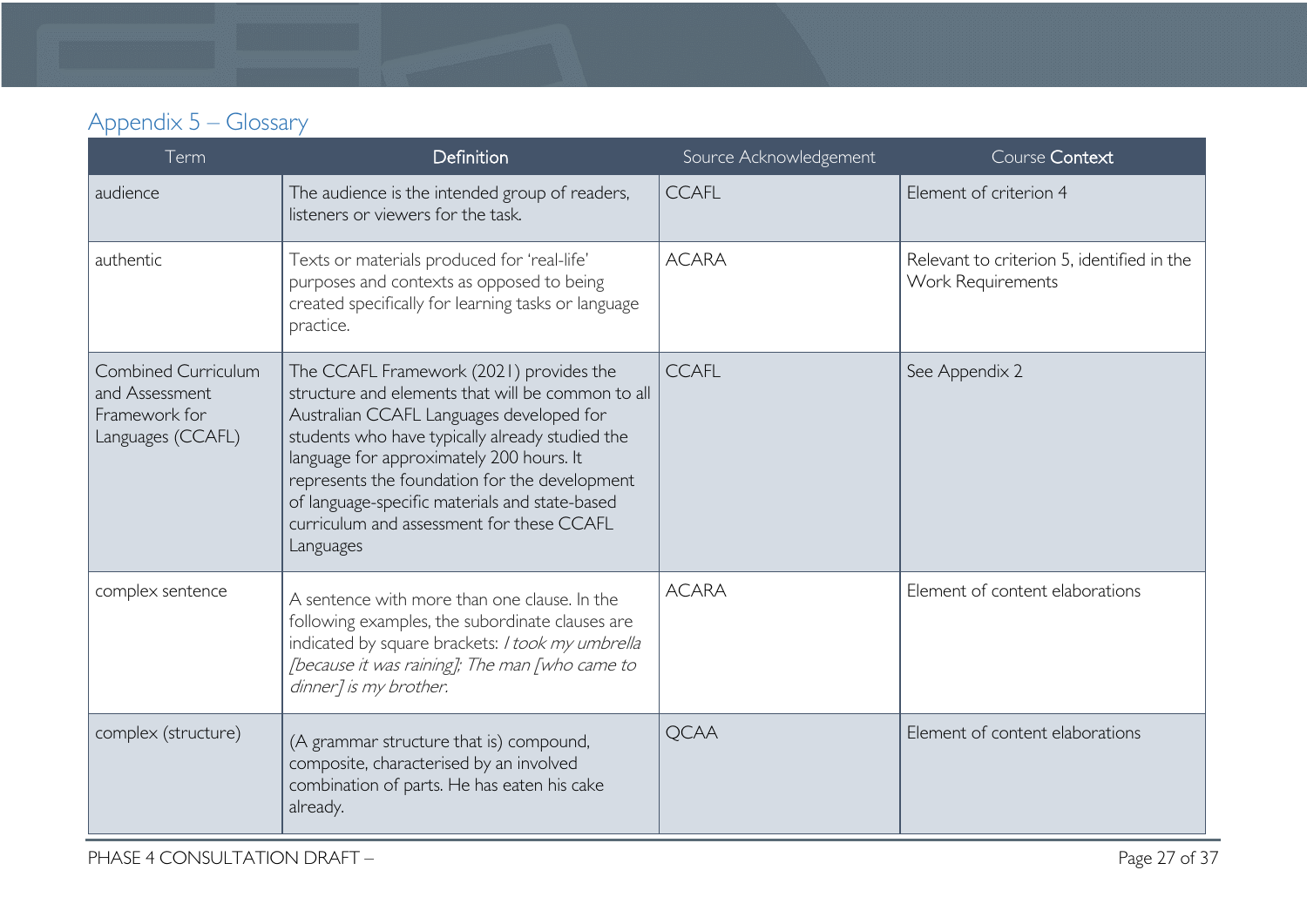| Term                            | <b>Definition</b>                                                                                                                                                                                                                                                                                                                                                                                                                                                               | Source Acknowledgement | Course Context                                         |
|---------------------------------|---------------------------------------------------------------------------------------------------------------------------------------------------------------------------------------------------------------------------------------------------------------------------------------------------------------------------------------------------------------------------------------------------------------------------------------------------------------------------------|------------------------|--------------------------------------------------------|
| context                         | A real, simulated, or imaginary situation.<br>Knowledge of the language as a system and the<br>relationship between language and culture will<br>inform the language used in any given context.                                                                                                                                                                                                                                                                                 | <b>CCAFL</b>           | Element of criterion 4                                 |
| create meaning in<br>[Language] | Creating meaning in [Language] refers to any<br>language that students generate themselves in<br>spoken, visual or written form. When creating<br>meaning in [Language], students present<br>information, experiences, opinions and ideas<br>through a range of interactions, text types, styles<br>of writing and media. Creating meaning in<br>[Language] is not limited to particular contexts,<br>purposes or audiences, and includes language for<br>all student products. | <b>CCAFL</b>           | One of the CCAFL objectives that<br>shapes this course |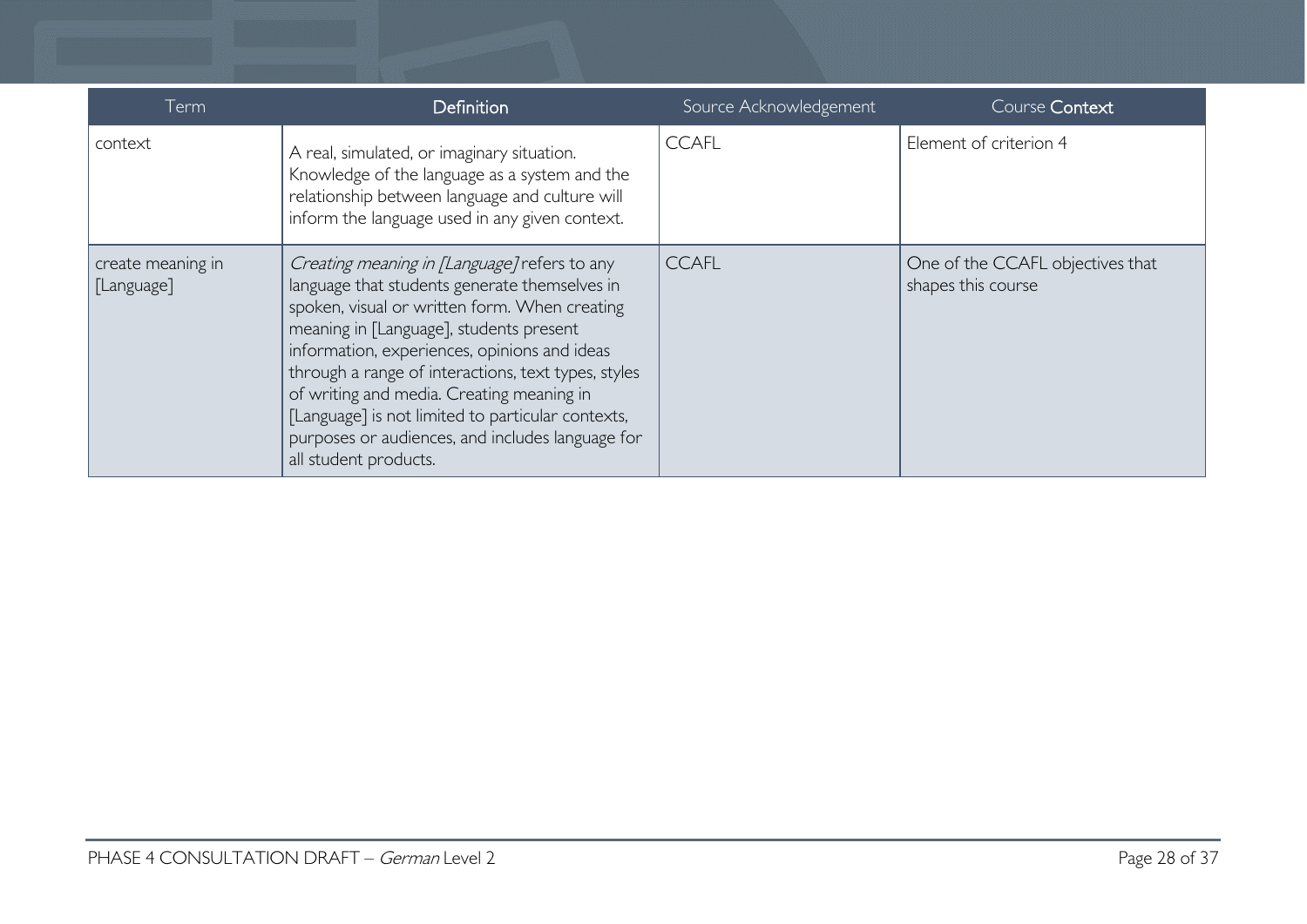| Term                 | Definition                                                                                                                                                                                                                                                                                                                                                                                                                                                                                                                                                                                          | Source Acknowledgement | Course Context                                                                                  |
|----------------------|-----------------------------------------------------------------------------------------------------------------------------------------------------------------------------------------------------------------------------------------------------------------------------------------------------------------------------------------------------------------------------------------------------------------------------------------------------------------------------------------------------------------------------------------------------------------------------------------------------|------------------------|-------------------------------------------------------------------------------------------------|
| culture              | Culture is understood as a framework in which<br>things come to be seen as having meaning. It<br>involves the lens through which:<br>people see, think, interpret the world and<br>experiences<br>make assumptions about self and others<br>understand and represent individual and<br>community Identity.                                                                                                                                                                                                                                                                                          | <b>ACARA</b>           | Concept that influences all interaction,<br>analysis and creation in an additional<br>Language. |
|                      | Culture involves understandings about norms and<br>expectations, which shape perspectives and<br>attitudes. It can be defined as social practices,<br>patterns of behaviour, and organisational<br>processes and perspectives associated with the<br>values, beliefs and understandings shared by<br>members of a community or cultural group.<br>Language, culture and Identity are understood to<br>be closely interrelated and involved in the shaping<br>and expression of each other. The intercultural<br>orientation to language teaching and learning is<br>informed by this understanding. |                        |                                                                                                 |
| cultural conventions | Common set of norms and established standards<br>shared by members of a group, to which each<br>person is expected to conform.                                                                                                                                                                                                                                                                                                                                                                                                                                                                      | <b>QCAA</b>            | Aspect of all criteria                                                                          |
| cultural values      | Common set of beliefs and principles shared by a<br>group.                                                                                                                                                                                                                                                                                                                                                                                                                                                                                                                                          | <b>QCAA</b>            | Aspect of all criteria                                                                          |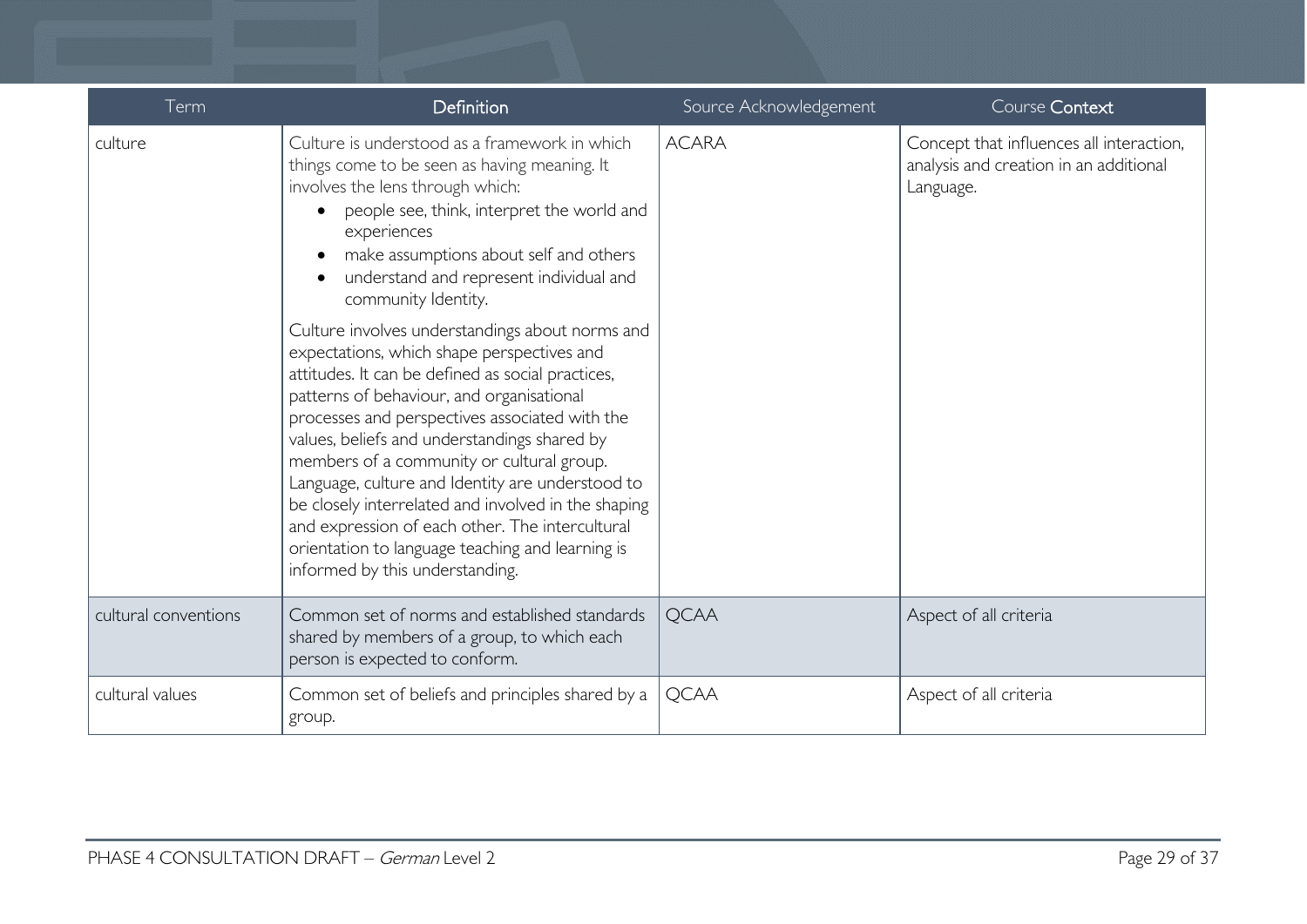| Term                        | Definition                                                                                                                                                                                                                                                               | Source Acknowledgement                                        | Course Context                                              |
|-----------------------------|--------------------------------------------------------------------------------------------------------------------------------------------------------------------------------------------------------------------------------------------------------------------------|---------------------------------------------------------------|-------------------------------------------------------------|
| digital texts               | Audio, visual or multimodal texts produced<br>through digital or electronic technology. They<br>may be interactive and include animations or<br>hyperlinks. Examples of digital texts include<br>DVDs, websites and e-literature.                                        | <b>ACARA</b>                                                  | Potential source of language for all<br>Outcomes            |
| formulaic language          | Words or expressions which are commonly used<br>in fixed patterns and learned as such without<br>grammatical analysis. For example, Mir geht's gut.<br>Or Was ist los?                                                                                                   | <b>ACARA</b>                                                  | Definition of entries under module<br>knowledge and content |
| Identity                    | Topics related to the student's personal world,<br>for example, a sense of self, personal values,<br>opinions, ideas, aspirations and relationships with<br>others, individuality and group affiliation as well as<br>aspects of Australian and target language society. | <b>CCAFL</b>                                                  | Concept used as the title for Module 1.                     |
| insightful                  | Showing a clear and usually original understanding<br>of a complicated problem or situation.                                                                                                                                                                             | https://dictionary.cambridge.org<br>> dictionary > insightful | Criterion 5 element descriptor                              |
| intercultural<br>competence | The ability to think, behave and create meaning to<br>communicate effectively with people across<br>cultures.                                                                                                                                                            | <b>CCAFL</b>                                                  | Relates to all criteria                                     |
| language systems            | Elements that organise how a language works,<br>including the systems of signs and rules<br>(phonological, syntactic, semantic and pragmatic)<br>that underpin language use. These systems have<br>to be internalised for effective communication<br>and comprehension.  | <b>ACARA</b>                                                  | Element of criteria 6, 7 and 8                              |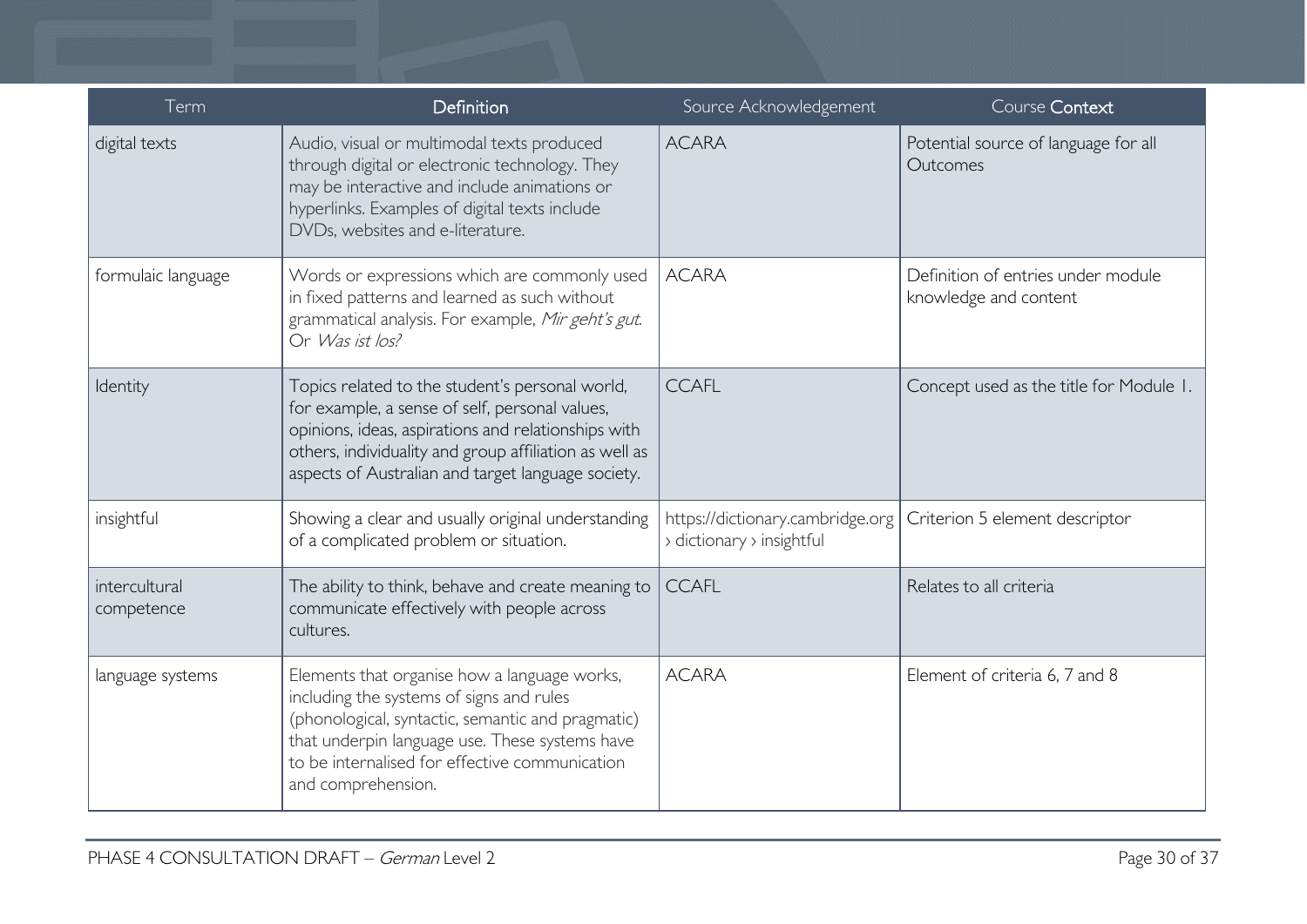| Term                         | <b>Definition</b>                                                                                                                                                                                                                                                        | Source Acknowledgement | Course Context                                                   |
|------------------------------|--------------------------------------------------------------------------------------------------------------------------------------------------------------------------------------------------------------------------------------------------------------------------|------------------------|------------------------------------------------------------------|
| Legacy                       | Consideration of how people and events<br>influence change, and how people respond to<br>opportunities and challenges; contributions,<br>achievements and Influence of target-language<br>speaking individuals or groups in society.                                     | <b>CCAFL</b>           | Concept used as the title for Module 2.                          |
| metalanguage                 | A vocabulary used to discuss language<br>conventions and use (for example, language used<br>to talk about grammatical terms such as sentence,<br>clause, conjunction, or about the social and<br>cultural nature of language, such as face,<br>reciprocating, register). | <b>ACARA</b>           | Element of criteria 6, 7 and 8                                   |
| mediate between<br>languages | To move between different linguistic and cultural<br>systems, referencing own first<br>language(s)/culture(s) while learning to use and to<br>understand those of the target language.                                                                                   | <b>CCAFL/ACARA</b>     | Refers to some of the language skills<br>assessed in each module |
| multimodal text              | A text which involves two or more<br>communication modes; for example, the<br>combining of print, image and spoken text in film<br>or computer presentations.                                                                                                            | <b>ACARA</b>           | Element of criterion 5                                           |
| purpose                      | The reason for undertaking the task and the aims<br>for communication in a particular context.                                                                                                                                                                           | <b>CCAFL</b>           | Element of criterion 4                                           |
| Responsibility               | How people manage social responsibilities and<br>influence decisions that affect individuals or<br>groups within society.                                                                                                                                                | <b>CCAFL</b>           | Concept used as the title for Module 3.                          |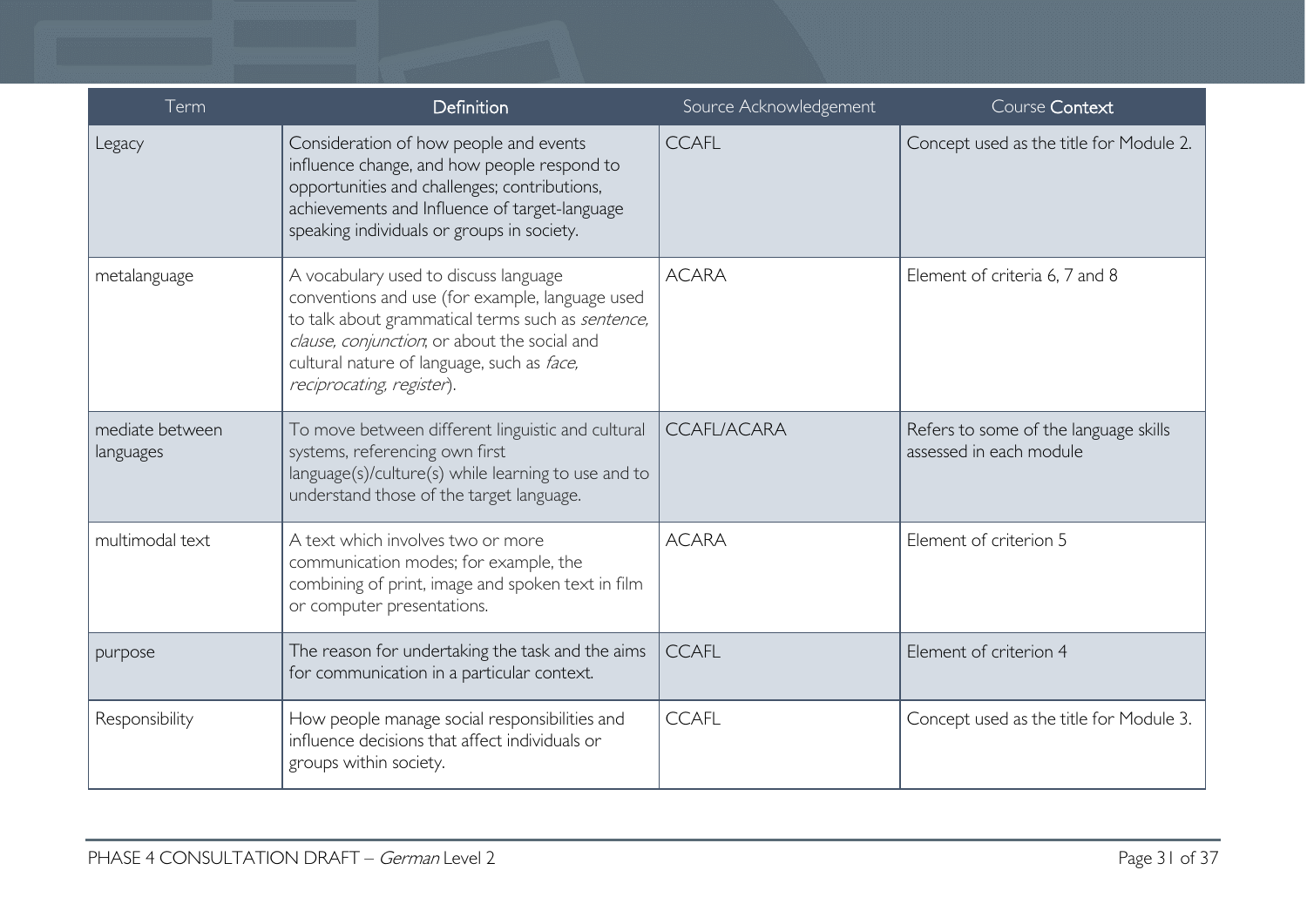# <span id="page-31-0"></span>Appendix 6 – Content Elaborations

### <span id="page-31-1"></span>Module 1 - Identity

### <span id="page-31-2"></span>Vocabulary

- animals
- numbers
- colours
- body parts as appropriate e.g. to describe length of hair etc
- family
- days of the week
- date
- greetings, leave-taking

### <span id="page-31-3"></span>Language Structures

| Category   | Sub-category                          | Examples                                                                            |
|------------|---------------------------------------|-------------------------------------------------------------------------------------|
| adjectives | common                                | klein, alt, Die Welt ist schön.                                                     |
|            | possessive adjectives                 | nominative: mein, dein, sein, ihr,                                                  |
|            | agreement and attributive<br>position | Ein freundlicher Junge.<br>(nominative only)                                        |
|            | common comparatives                   | Mein Bruder ist älter (als ich).                                                    |
| articles   | definite singular                     | der, die, das                                                                       |
|            | indefinite                            | ein, eine, ein                                                                      |
| nouns      | gender / number                       |                                                                                     |
|            | plural, common forms                  | Bruder - Brüder, Katze -<br>Katzen etc                                              |
|            | cases                                 | nominative for active use.<br>Accusative for incidental use as<br>vocabulary items. |
| pronouns   | nominative                            | ich, du, er, sie, es, wir, ihr, sie,<br>Sie                                         |
| numbers    | cardinal                              | eins, zwei, drei, etc                                                               |
|            | ordinal                               | erste, zweite, dritte, am ersten,<br>am zehnten, etc                                |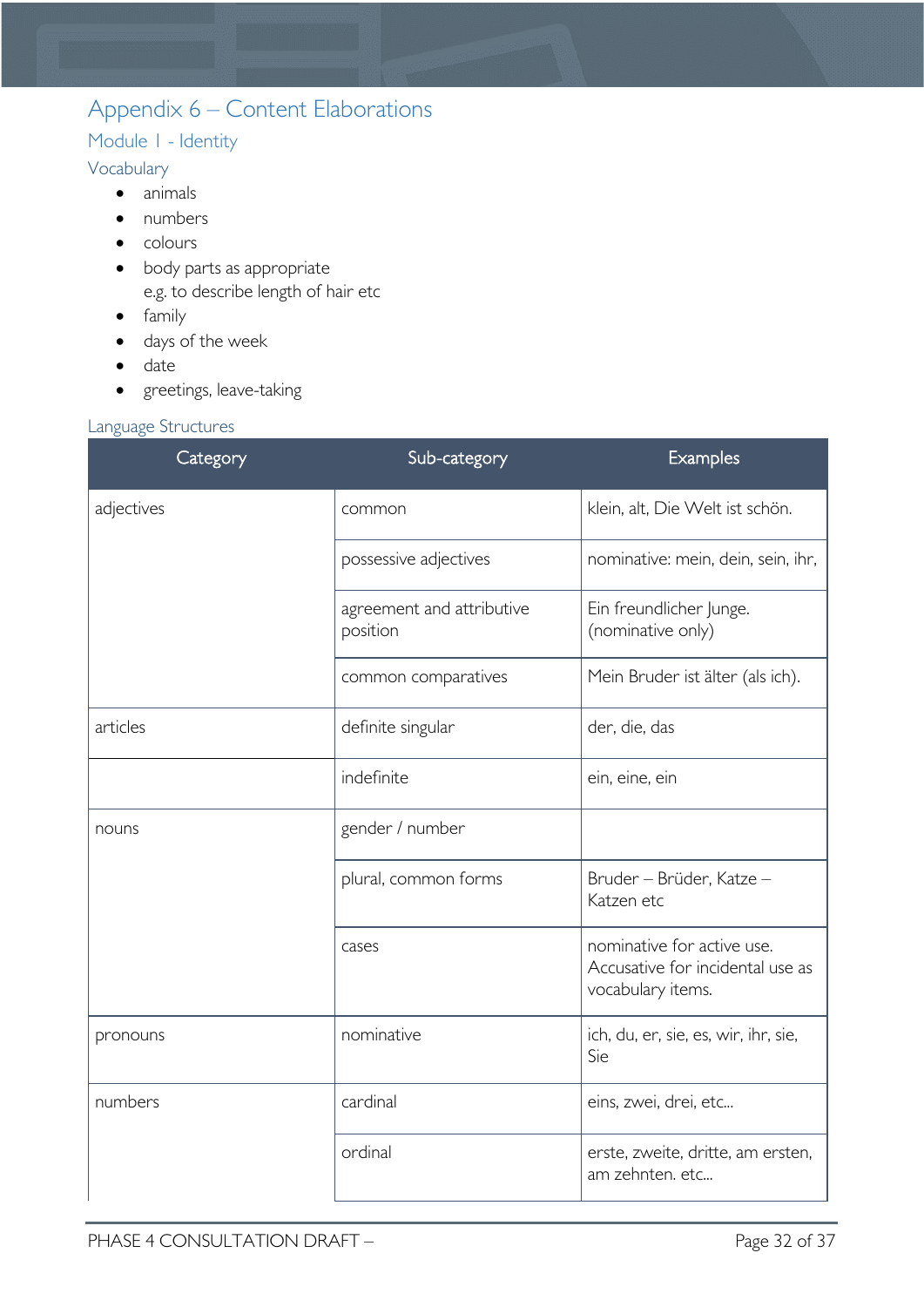| Category           | Sub-category                | Examples                                                     |
|--------------------|-----------------------------|--------------------------------------------------------------|
|                    | dates                       | am ersten Januar, am siebten<br>Februar etc.                 |
| verbs              | present tense (weak)        | common weak verbs, (singular<br>forms)                       |
|                    | present tense (strong)      | common irregular:<br>sein and haben, (singular forms)        |
|                    | modals                      | present tense singular of mögen<br>only, as vocabulary item  |
|                    | negation of verbs           | nicht: Ich schwimme nicht. Ich<br>verstehe es nicht.         |
|                    | negation of nouns           | kein: Ich habe keine Schwester.                              |
| interrogatives     | question words              | Was? Wer? Wo?                                                |
|                    | alternative strategies      | , nicht wahr?                                                |
|                    |                             | verb inversion: hast du eine<br>Schwester?                   |
| prepositions       | common, simple              | $\sin + \text{city/town}$ . Ich wohne in<br>Devonport.       |
|                    |                             | aus + place of birth. Ich komme<br>aus Hobart.               |
| conjunctions       | common, simple coordinating | und, aber                                                    |
| word order         | statements                  | verb second position - Heute<br>kommt mein Freund zu Besuch. |
| formulaic language | forms of address            | Herr, Frau                                                   |
|                    | health enquiries            | Wie geht's? Gut danke. Etc.                                  |

# <span id="page-32-0"></span>Module 2 - Responsibility

### <span id="page-32-1"></span>Vocabulary

- time including the 24-hour clock
- school/ school subjects/school items
- daily routine
- part-time employment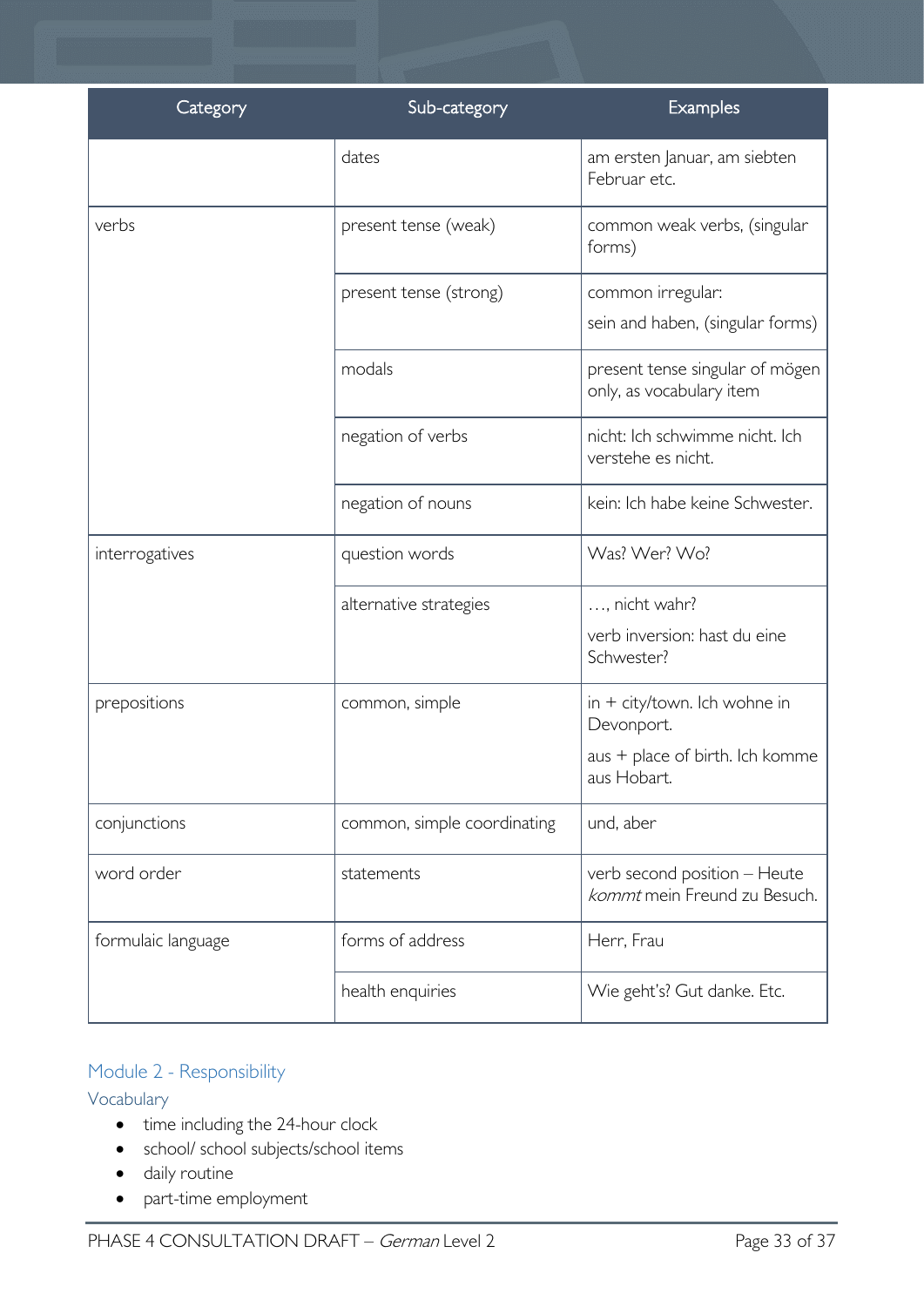- means of transport.
- Seasons and common weather expressions
- food
- places around the local community

### <span id="page-33-0"></span>Language Structures

| Category       | Sub-category                               | <b>Examples</b>                                                       |
|----------------|--------------------------------------------|-----------------------------------------------------------------------|
| prepositions   | taking either dative or<br>accusative      | an, auf, hinter, in neben, über,<br>unter, vor, zwischen              |
|                | taking dative                              | aus, bei, mit, nach, seit, von, zu                                    |
|                | taking accusative <sup>†</sup>             | bis, durch, für, gegen, ohne, um,<br>entlang,                         |
|                |                                            | bis for use with times. E.g. bis 9<br>Uhr.                            |
| articles       | definite and indefinite                    | Nominative, dative and<br>accusative for active use                   |
| nouns          | adjectival Nouns+                          | Alles Gute zum Geburtstag!                                            |
| verbs          | present tense (strong)                     | fahren, tragen, sehen,                                                |
|                | present tense (weak)                       |                                                                       |
|                | imperative <sup>+</sup>                    | Setz dich! Steh auf! Öffnet eure<br>Hefte!                            |
|                | modal                                      | all modals, singular forms.                                           |
|                |                                            | Ich kann nicht hören. Er muss<br>nach Hause gehen.                    |
|                | reflexive                                  | Ich wasche mich.                                                      |
|                | separable                                  | Ich stehe um 7 Uhr auf.                                               |
|                | negation                                   | Niemand arbeitet sonntags.                                            |
| interrogatives | question words                             | Wie?                                                                  |
| adjectives     | comparative, superlative -<br>common forms | gut, besser, das Beste<br>schwierig, schwieriger, das<br>Schwierigste |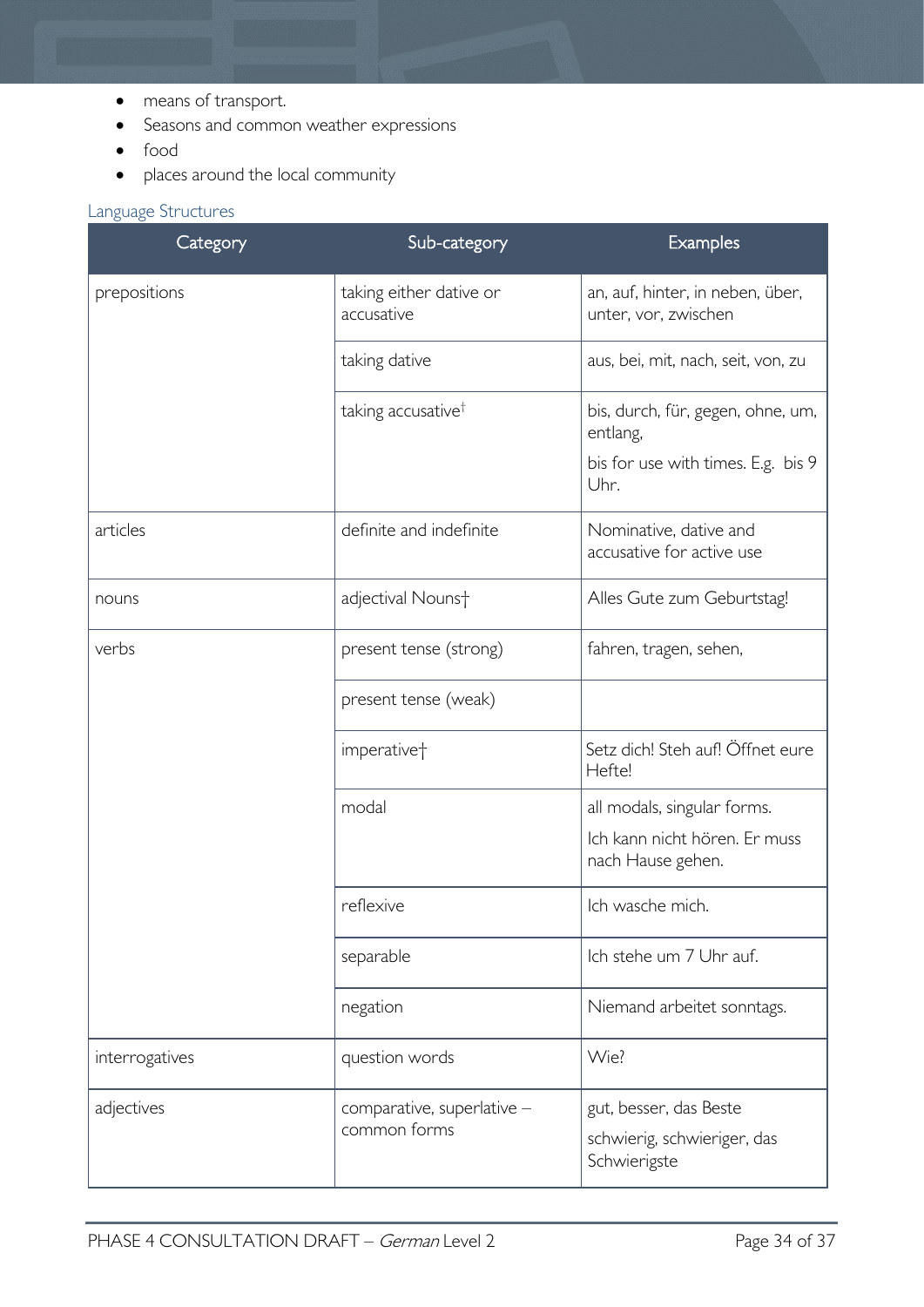| Category           | Sub-category                                  | <b>Examples</b>                                            |
|--------------------|-----------------------------------------------|------------------------------------------------------------|
| adverbs            | positive, comparative,<br>superlative         | gern, lieber, am liebsten                                  |
|                    | demonstratives                                | dieser, diese, dieses, diese                               |
|                    | of time                                       | Heute, morgen, jeden Tag, am<br>Wochenende, am Samstag etc |
| pronouns           | indefinite                                    | man, etwas, jemand, niemand                                |
|                    | accusative                                    | mich, dich, ihn, sie,                                      |
|                    | dative                                        | mir, dir, ihr, ihm,                                        |
|                    | reflexive                                     | mich/mir, dich/dir, sich                                   |
|                    |                                               | Ich wasche mich.                                           |
|                    |                                               | Ich wasche mir die Hände.                                  |
| conjunctions       | coordinating                                  | oder, denn                                                 |
|                    | subordinating                                 | weil, wenn, dass                                           |
| word order         | in subordinate clauses                        | Er bekommt immer gute<br>Noten, weil er so fleißig ist.    |
|                    | umzu                                          | Er spart Geld, um ein Auto zu<br>kaufen.                   |
| formulaic language | telling the time, including 24-<br>hour clock | Es ist halb sieben. Es ist vierzehn<br>Uhr zwanzig.        |
|                    | knowing                                       | kennen vs wissen                                           |
|                    | weather                                       | common weather expressions                                 |
|                    | impersonal expressions                        | Es gibt ein Sofa im<br>Wohnzimmer.                         |

† incidental for recognition

# <span id="page-34-0"></span>Module 3 – Legacy

### <span id="page-34-1"></span>Vocabulary

- names of regions, countries, cities
- sports and hobbies
- entertainment and media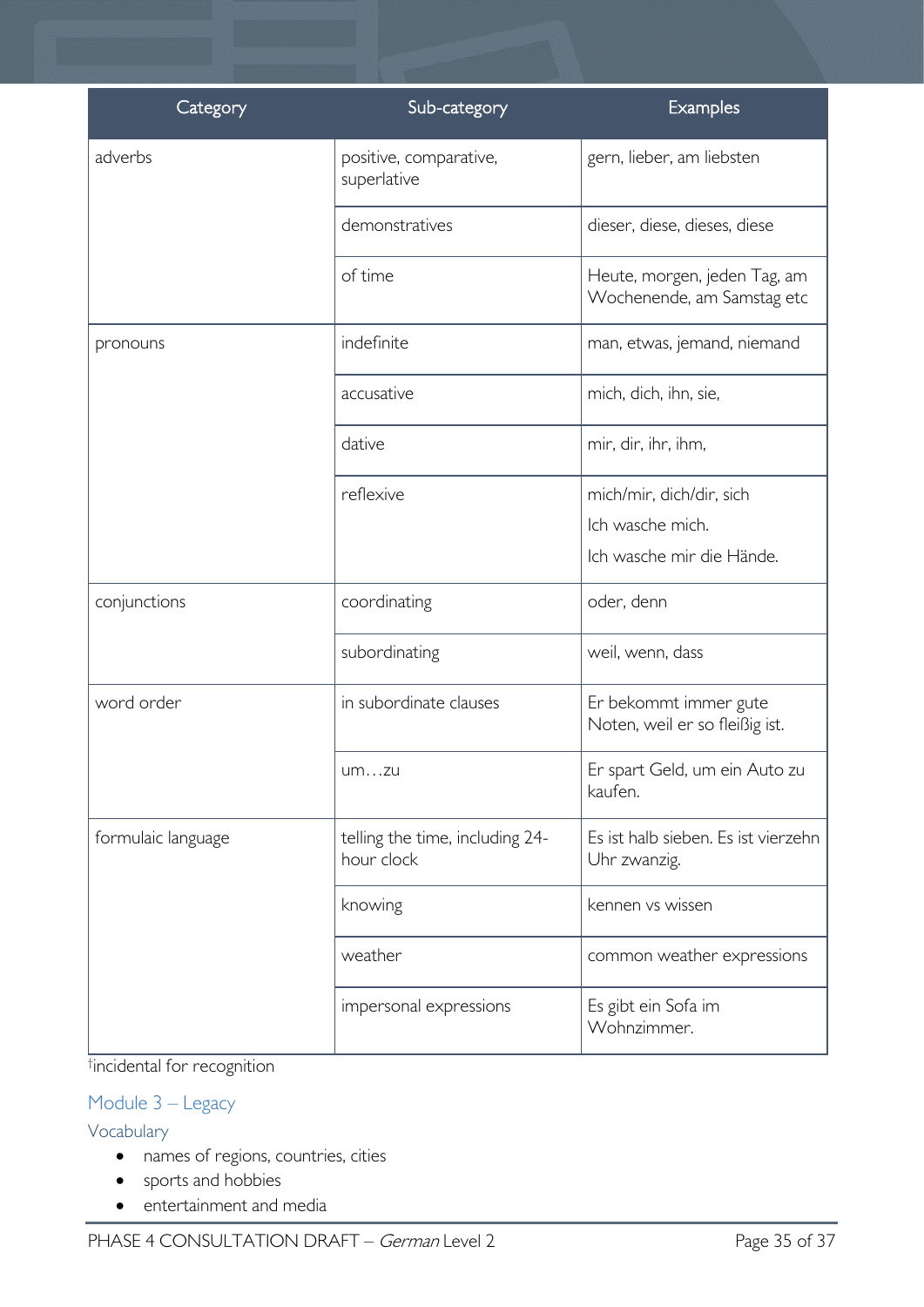- the arts
- places (city, countryside, mountains, sea/beach, etc)
- directions
- travel

#### <span id="page-35-0"></span>Language structures:

| Category           | Sub-category                                               | Examples                                                         |
|--------------------|------------------------------------------------------------|------------------------------------------------------------------|
| pronouns           | accusative                                                 | uns, euch, sie, Sie                                              |
|                    | dative                                                     | uns, euch, ihnen, Ihnen                                          |
|                    | interrogative                                              | Was für ein? Welcher?                                            |
|                    |                                                            | wen, wem <sup>+</sup>                                            |
| verbs              | present tense with adverbs of<br>future                    | Morgen fahre ich nach Berlin.                                    |
|                    | future                                                     | Ich werde in Melbourne<br>studieren.                             |
|                    | conditional <sup>+</sup>                                   | ich würde ein Motorrad kaufen.                                   |
|                    | perfect tense with haben,<br>including common strong forms | Ich habe ein Buch gekauft.                                       |
|                    |                                                            | Ich habe den Film gesehen.                                       |
|                    | perfect tense with sein                                    | Ich bin ins Kino gegangen                                        |
|                    | imperfect                                                  | war, hatte,                                                      |
|                    |                                                            | wohnte <sup>+</sup> , sah <sup>+</sup> , fuhr <sup>+</sup> , etc |
| conjunctions       | subordinating                                              | als                                                              |
| formulaic language | expressing wishes                                          | Ich möchte gerne                                                 |

† incidental use for recognition